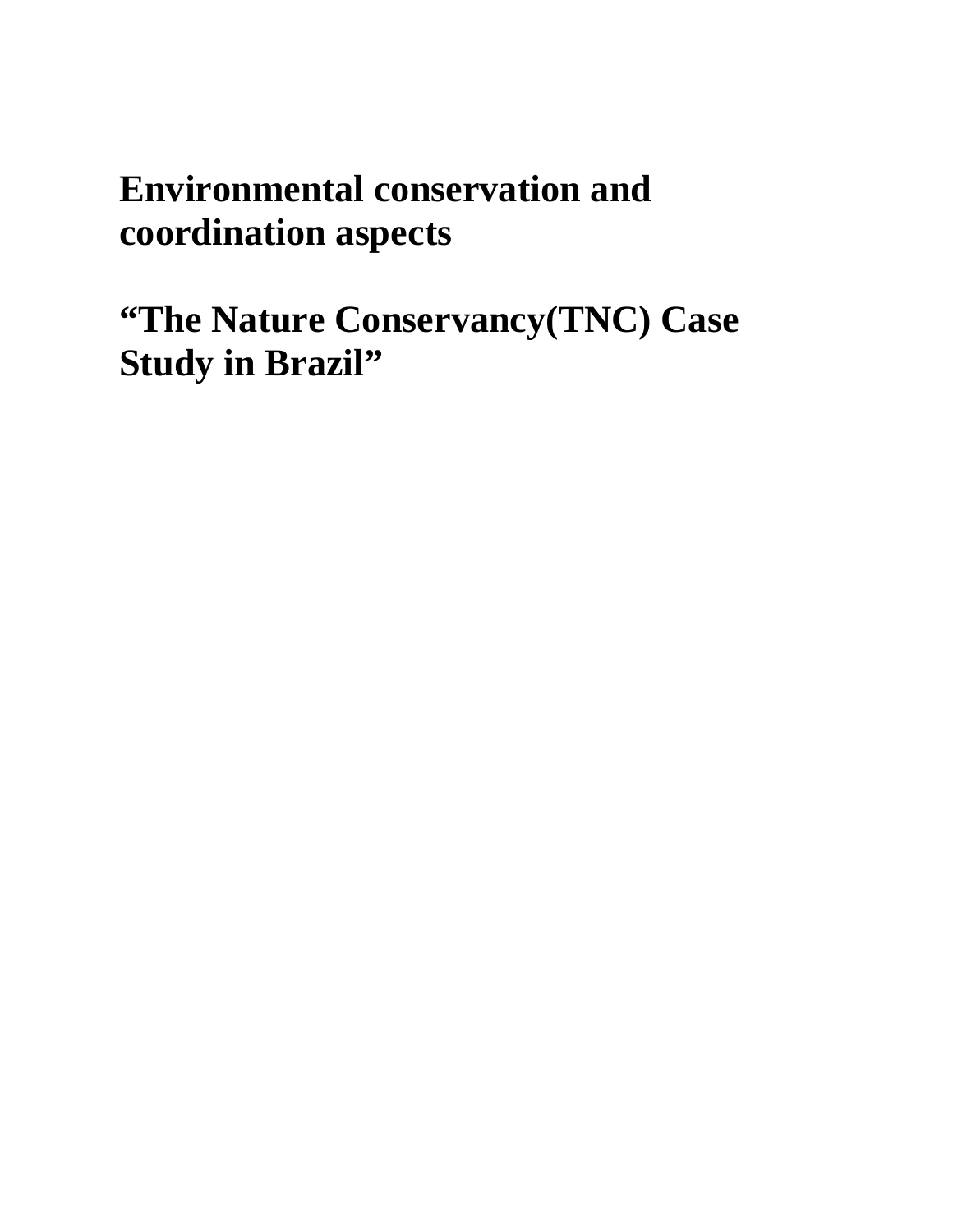# **TECHNICAL INFORMATION:**

#### **Authors**

#### **Samuel Ribeiro Giordano**

Professor Doctor in Human Geography from the College of Philosophy, Letters and Human Science from the University of São Paulo

#### **Silvia Morales de Queiroz Caleman**

Master of Science, Candidate for a Doctor's Degree at the School of Economics, Administration and Accounting from the University of São Paulo (FEA/USP)

#### **Cláudio Antonio Pinheiro Machado Filho**

Professor Doctor of the Administration Department of FEA/USP Coordinator of the PENSA

#### **Acknowledgement**

We wish to thank TNC for the support provided for the preparation of the present case study, and more specifically, we would like to thank Dr. Carlos Klinck for the follow-up of the work and for all the information offered, as well as Ms. Ane Ramos (SADIA) and Mr. Marcelo Vieira (ADECOAGRO).

**Case Study prepared by PENSA – Agribusiness Knowledge Center. Any errors and omissions are the sole responsibility of the authors and they do not necessarily reflect the point of view of the executives.** 

**Text prepared for presentation at the IAMA Seminar .**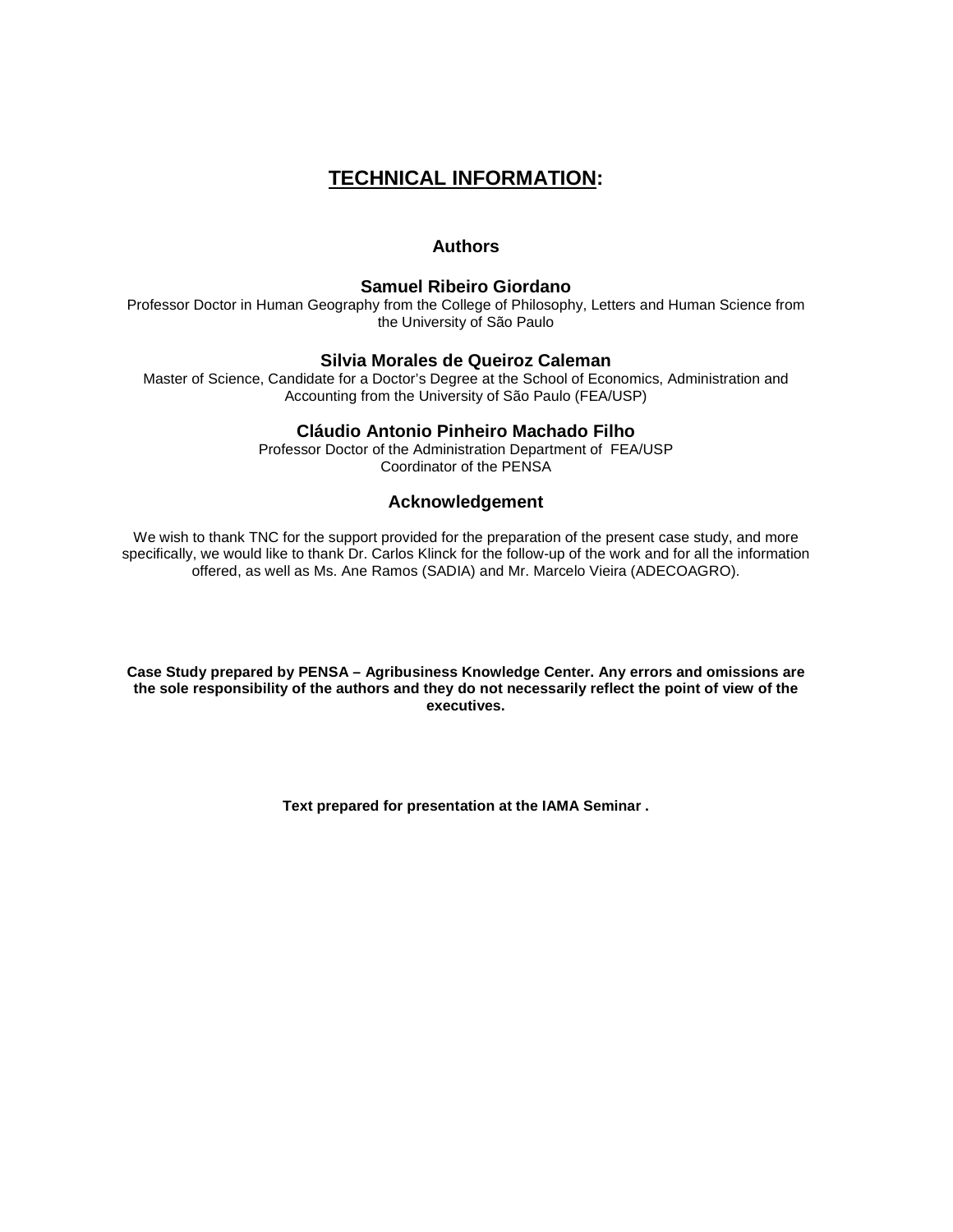## **THE CHALLENGE OF ENVIRONMENTAL CONSERVATION**

Brazil has become an important player in the global scenario of agribusiness. The country's participation is relevant, not only for the production of food, but also for that of bio-fuels, fibers, paper and pulp. At the same time, Brazil has the largest tropical rainforest on the planet, including a significant portion of the global biodiversity. Thus, the issues regarding environmental conservation and preservation have now become part of the discourse of all the stakeholders in the agribusiness, i.e. entrepreneurs, the society at large (both local and international), importers, exporters and local communities.

The non-governmental organizations – NGOs - take an active part in this discussion, playing the role of an interface between private enterprise and the public sector. The NGOs have become important allies of the State and of modern society, seeking solutions to the environmental issues. These solutions demand that pragmatic behavior and actions be adopted, with an implied economic rationale. Whereas some NGOs opt for an ideological discourse, based solely on the idea of environmental conservation and preservation and disregarding the economic and social issues, other organizations believe that the environmental solution must necessarily include the social and economic feasibility of the communities involved. It is through economic feasibility that the base for sustainability will be launched.

Thus, the question is how to promote environmental conservation and the maintenance of production structures (grains and bio-fuels), in areas subject to strong economic pressure (Central Brazil and the Amazon). The present study aims to present and discuss the initiative coordinated by TNC - The Nature Conservancy – in Lucas do Rio Verde/State of Mato Grosso-Brazil and in Angélica/State of Mato Grosso do Sul-Brazil, whose objective is to guarantee the regularization of the Permanent Preservation Areas(Areas de Preservação Permanente – APPs in Portuguese) and Legal Reserve (Reserva Legal – RL in Portuguese), in compliance with the Brazilian Forest Code (Código Florestal Brasileiro in Portuguese). These two initiatives share the same objective; yet, since they are located in areas with different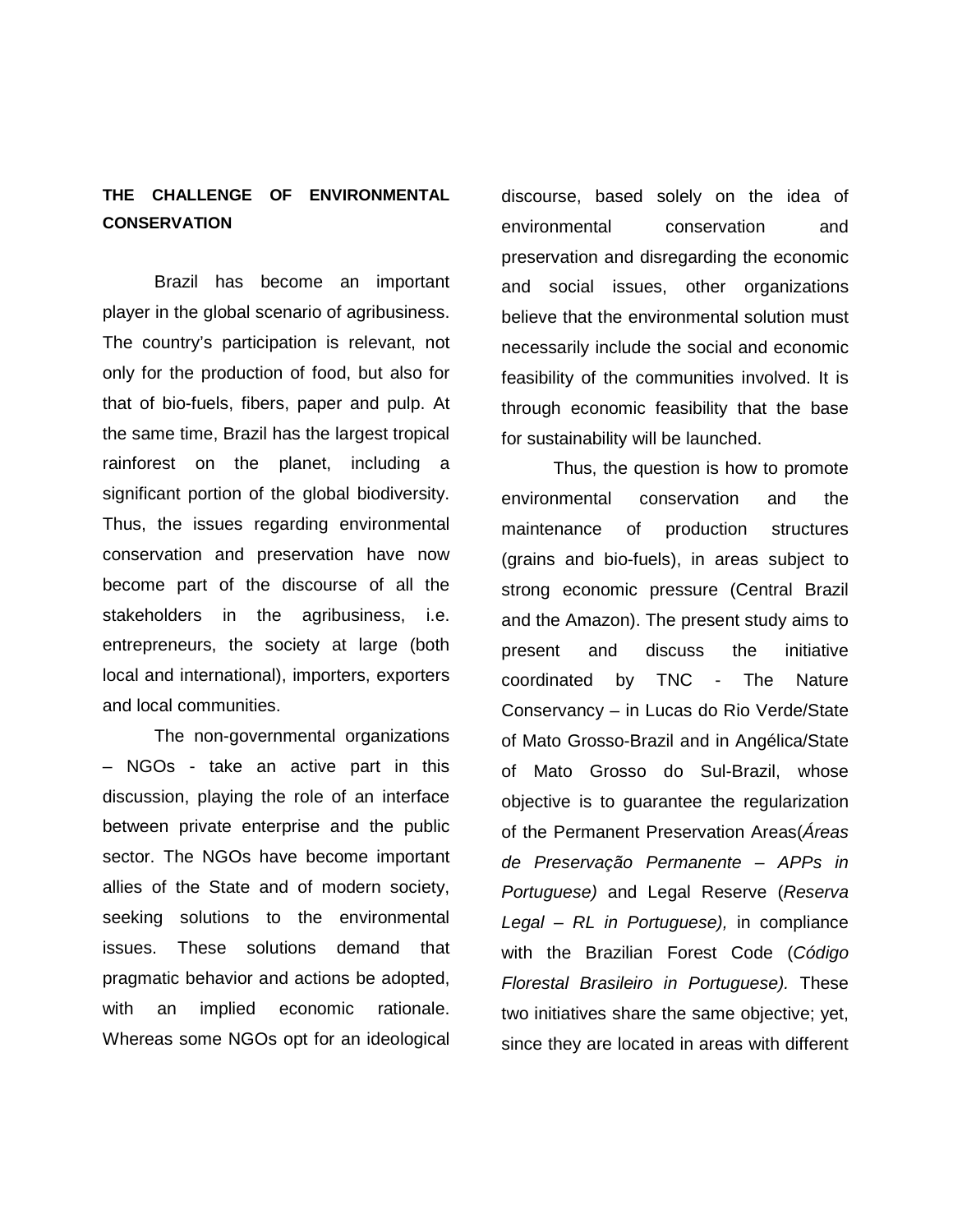production profiles, as well as with different demands and ecosystems as regards the Legal Reserve, they also present customized solutions. In the first case, Sadia is a relevant partner to execute the initiative, and in the second, the partner is Adecoagro, a company in the sugar and alcohol sector.

TNC is a non-profit organization, which has been operating in more than 30 countries, for over 55 years, and it is geared towards the conservation of Nature. TNC has been working in Brazil since the 1980's. Its mission is "to preserve the plants, animals and natural communities that represent the diversity of life on Earth by protecting the lands and waters they need to survive."

In the cases being analyzed, besides its scientific knowledge to deal with the environmental issues, and the technology it has developed to enable georeferencing, TNC plays the role of sensitizing, coordinating and aligning the interests of the different economic agents, for the regularization of the reserve areas. This activity is performed, considering the issues of the environmental legislation (namely the Forest Code), the use of technology to map the areas with satellite images and the development of a network of agents

(producers, industries, NGOs, research institutions and public entities). The initiative is undertaken first through pilot projects, in several locations around the country, by making a diagnosis of the environmental liability and identifying the potential areas for the compensation of the reserve areas. Once the model is developed and its efficacy is proven, the plan is to replicate it in other regions. Besides multiplying an idea, the aim is to identify the market mechanisms (a market for conservation land) that would make environmental conservation feasible and interesting, from an economic standpoint.

In the case of Lucas do Rio Verde, the most significant economic activity is the production of soybeans. This oilseed is a valuable commodity for international trade, with several applications in agribusiness as a source of vegetable protein, as well as an input for the production of meat and biofuels. The activity is also capital-intensive. The production of soybeans is considered an activity involved in the deforestation cycle. Furthermore, as it is a monoculture, this activity is also associated with the reduction of biodiversity and the concentration of income. Yet, it also generates jobs and income, as the HDI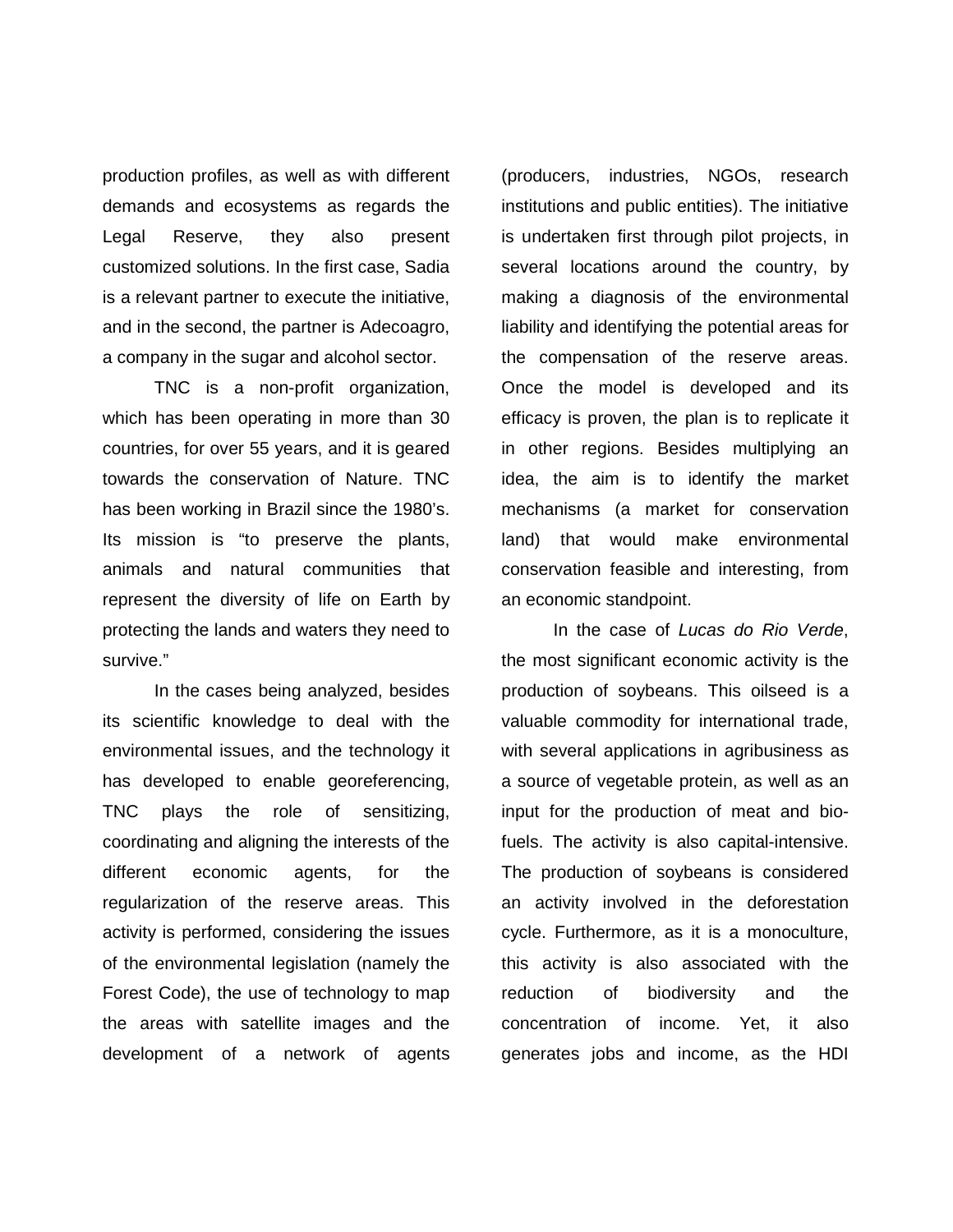(Human Development Index) of Lucas do Rio Verde1 indicates. In the State of Mato Grosso do Sul, the main agricultural and livestock activity is cattle raising; however, the production of sugar and alcohol represents a significant economic alternative for the region, as it occupies areas of degraded grazing land. The production of sugarcane is in the spotlight of the present debates, as an option of a renewable source for the global energy matrix. Questions regarding the environmental balance in the production of sugarcane raise issues, in terms of the Brazilian competitive advantages for the production of ethanol. The international community, in spite of its lack of knowledge in the matter, cites a series of objections regarding the environmental sustainability of this energy source. The controversy surrounding the production of ethanol stems from the following: the competition between the areas producing bio-fuels and those producing food; the possibility of a negative energy balance, as a result of the fires; the labor conditions and the concentration of income, among others. In view of the broad international market opportunities for

 $1$  The HDI of Lucas do Rio Verde is 0,818. The highest development index is 1.

 $\overline{a}$ 

ethanol and, aware of the importance of the image of its product, the industry regards the environmental issue as a top priority.

All of the above is part of a context, in which a new environmental awareness is taking shape. The climate changes, the recent global catastrophes (tsunamis, floods, drought) as well as the famed global warming have turned the concern with the environment a reality, which has gone beyond the NGOs and the universities, by including the corporate scenario, in the midst of the discussions. At the same time, a conjunctural rise in the price of food commodities due to extraordinary factors, which, together with the increase in the population figures has led some to boast about a renewed 'Malthusian' theory. The question lies in how to include the production of food and the conservation of the environment, in a framework of growing demand, driven by the rise in population and income.

The present study is organized in 4 parts. First, TNC is introduced and some basic aspects regarding legislation and technology, as well as other theoretical points, for the comprehension of the environmental issue. Next, there is a description of the cases being analyzed, and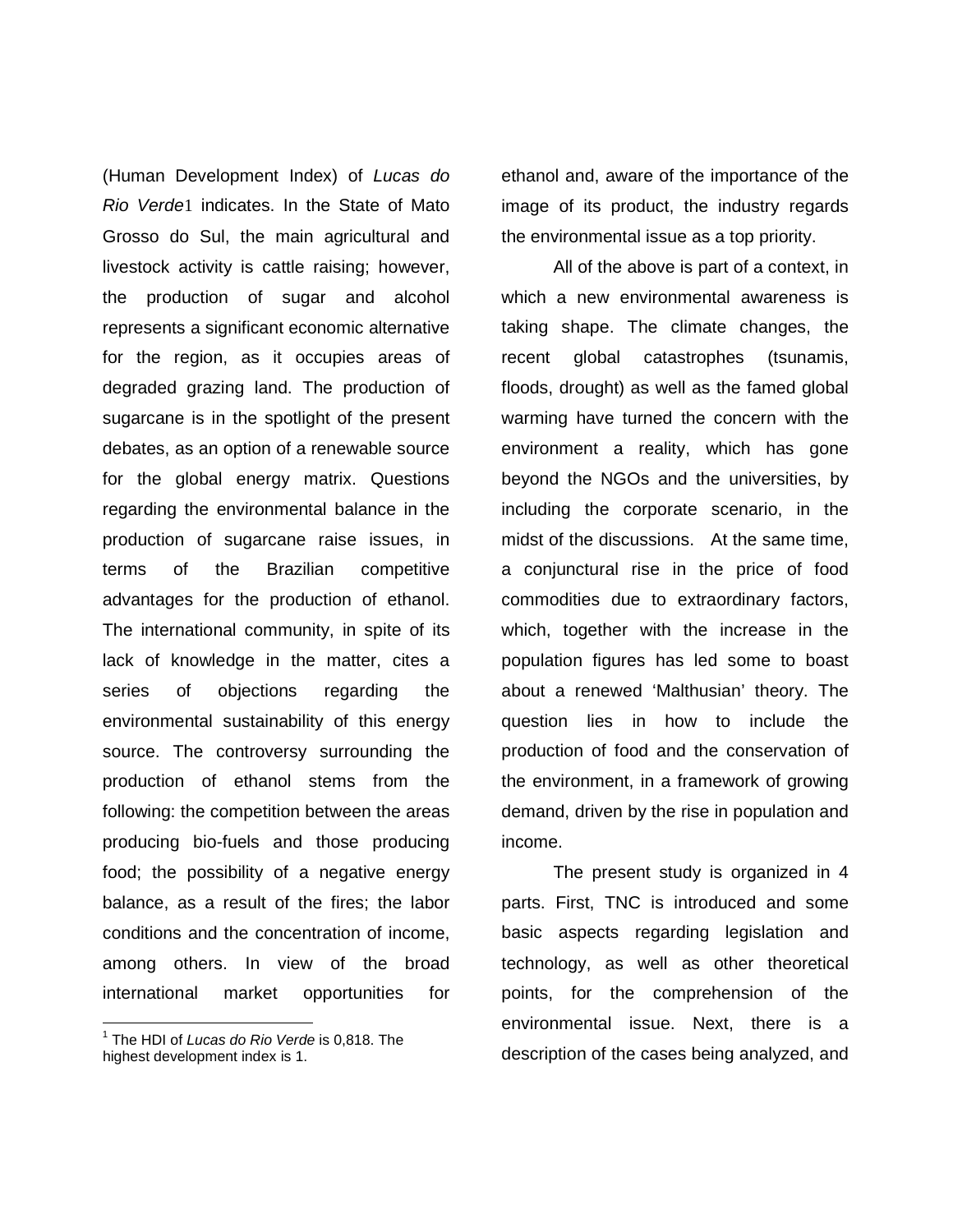finally, some considerations are made on several critical matters around this subject.

#### **TNC – THE NATURE CONSERVANCY**

TNC is responsible for the conservation of 117 million acres (47,3 million ha) of land and 5000 miles (8000 km) of rivers, in all the countries where it operates, and it is considered the largest environmental NGO in the world. TNC has over 1 million members and a team of more than 700 scientists involved with issues regarding climate change, water, fire, forests and marine ecosystems, among other subjects dealing with the environment. In 2007, TNC presented record revenue of US\$ 1,3 billion, with net results of US\$ 206 million, posting total assets of US\$ 5,4 billion. An important part of these results originates from the activities of purchasing and selling land for conservation. Operating results from the developed programs (84%) and contributions and dues (6%) are the main source of financial resources. As regards the contributions and dues, 61% are from individual contributors, 29% from

foundations, 7% from corporations, and 3% from other sources2.

Globally, TNC's strategy is to identify areas that are a priority for biodiversity, as well as to promote actions that seek long term conservation of this biodiversity. The execution of this strategy goes all the way, from implementing actions, to support the creation and management of parks, to the purchasing and selling of public and private land, aiming to its conservation. One of the actions to be highlighted is the incentive for the use of funding mechanisms to implement environmental conservation, as for example, the creation of funds for conservation and payment of environmental services.

A basic premise in finding solutions is to identify the needs of the communities involved, as well as to seek partnerships with the government, research institutions and private enterprise. Among the principles that guide TNC's activities, the following may be highlighted3:

• TNC believes that economic growth and the protection of biodiversity may

 2 Annual Report 2007 – www.nature.org

<sup>3</sup> www.nature.org.br/brasil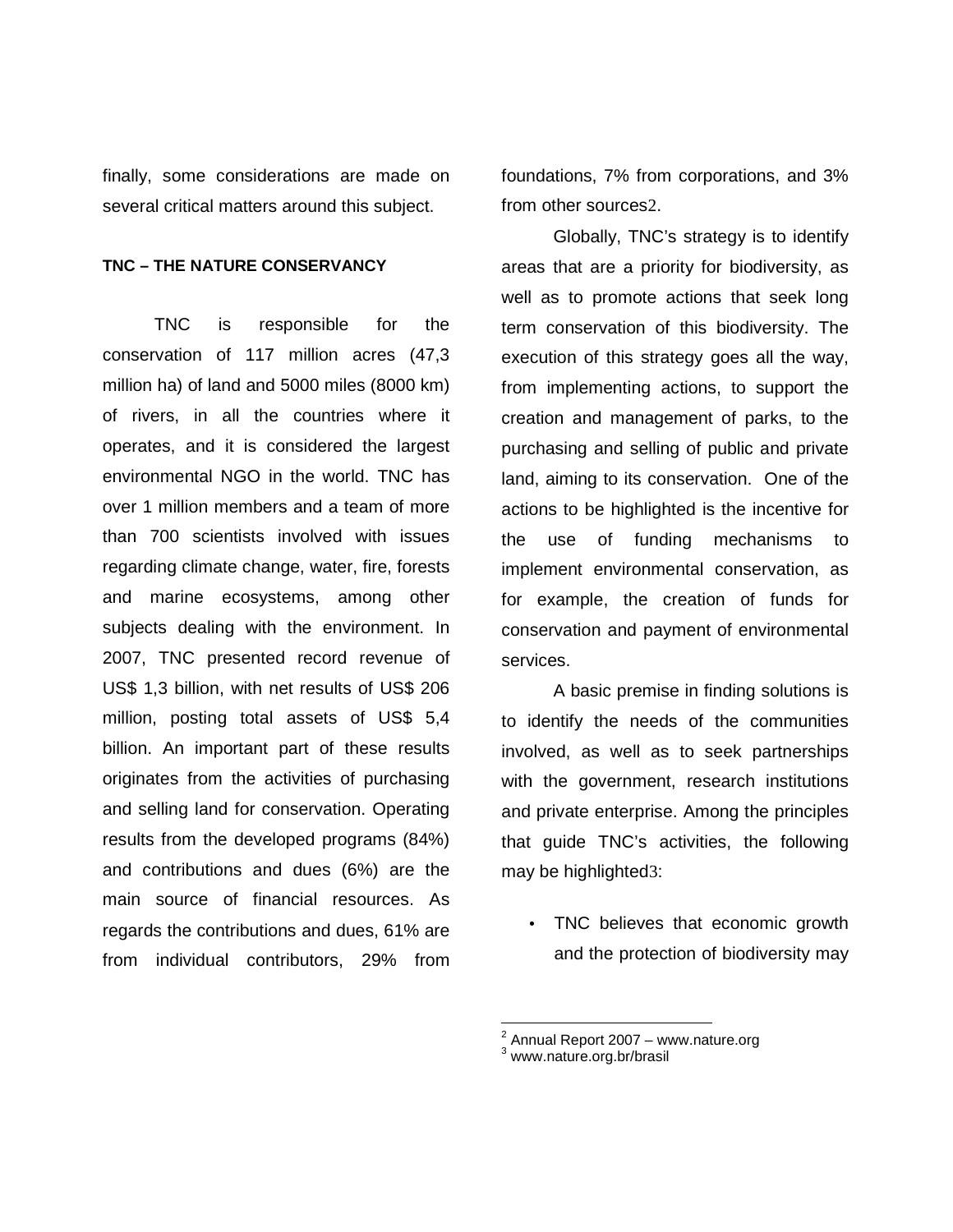coexist and that they are often interdependent;

- The challenges posed by conservation are met by forming alliances and always working together with the local communities, the government, private enterprise and other NGOs;
- The strategies are built on a sound scientific base that helps define the actions and measure the results;
- Above all, TNC tries to reconcile the parts involved in the environmental issues. The consensus among the different sectors has brought about more enduring results in terms of conservation.

In Brazil, TNC operates projects for the Amazon rainforest, the Pantanal wetland, the Caatinga semi-arid area, the Cerrado savannah lands and the Atlantic forest. These actions are developed based on three strategies<sup>4</sup>:

• **Strategy 1 – Guarantee that the rural properties comply with the Forest Code:** TNC shall implement

-

pilot projects, by means of alliances with rural producers and other players, identifying incentives and opportunities for compliance with the Forest Code;

- **Strategy 2 Guarantee that the Forest Code is applied in an effective manner:** together with the public prosecutor's office and the municipal secretariats, TNC works for rural producers to be awarded licenses that allow them to comply with the demands of the Forest Code;
- **Strategy 3 Involve other players:** TNC shall work with corporations, financial institutions, trade forums and opinion drivers, in order to encourage the players in the Brazilian agribusiness to set their environmental standards, in compliance with the Forest Code.

These projects are carried out in two stages:

**Stage I** – Diagnosis – identify the environmental liabilities of the rural properties in the region. This action is funded by the partner companies, and it is performed by means of a

 $4$  The Nature Conservancy – "A vision for agriculture and conservation in Brazil – an invitation to agricultural investors"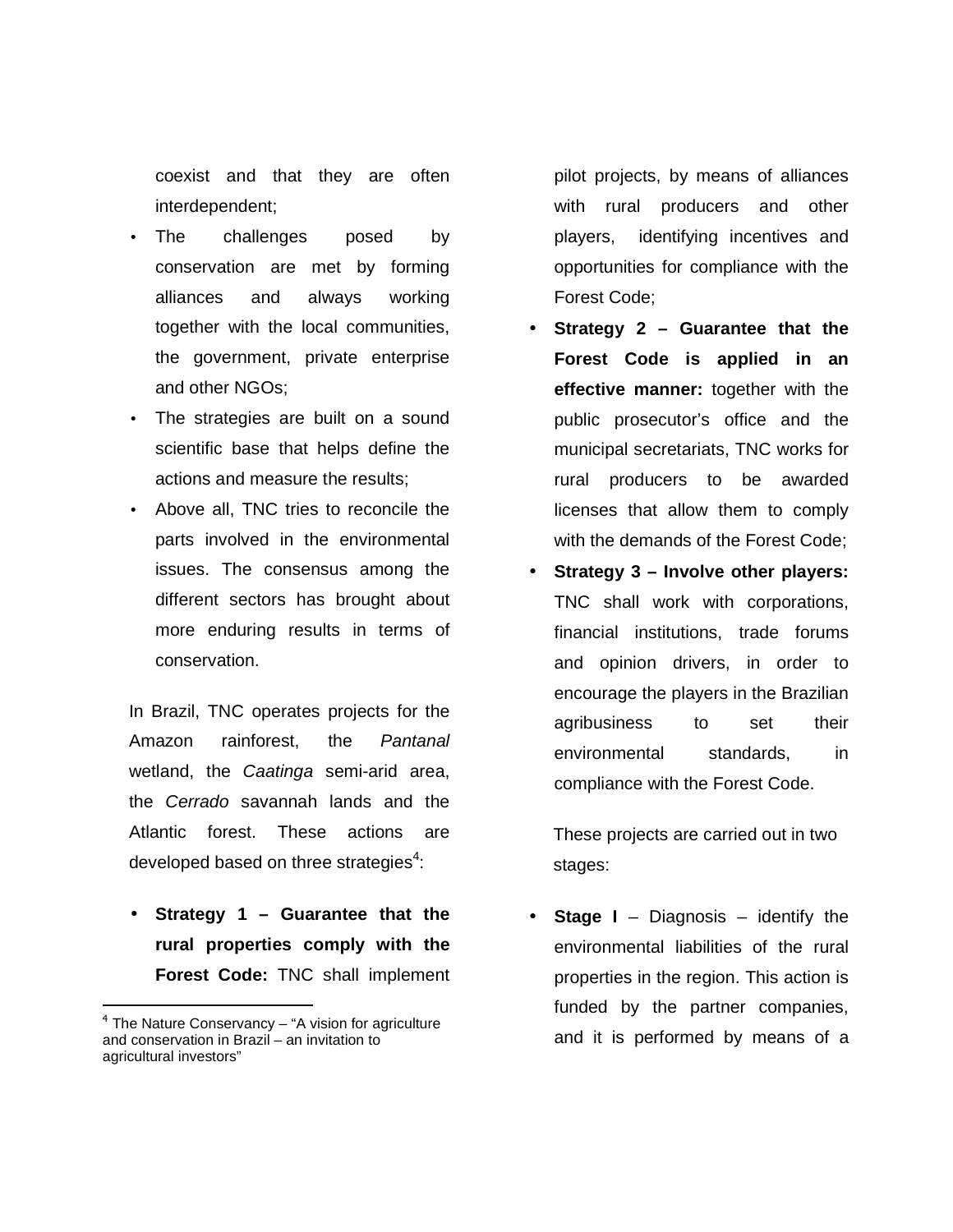geoprocessing software (SIG – Geographic Information System) that analyzes the satellite images;

**Stage II** – Identify the conservation area to be acquired, as a compensation for the reserve areas. During this stage, TNC counts on the support of research institutions (for example the Forest Lab at ESALQ) to carry out simulations of the cost/benefit scenarios, in order to set up the conservation area. The rural producers may choose to have the reserve in their own land or purchase an area specifically for conservation, together with other producers.

The Forest Code allows the rural producers to acquire an area, outside the limits of their rural estate, to replace the legal reserve. TNC is interested in having this done, in areas that are relevant in terms of conservation, by meeting the specifications of biome, biodiversity corridors and weakened ecosystems. In the long run, TNC believes that this initiative may represent an important market for conservation land, thus creating a financial incentive for conservation and the commercialization of environmental

services. The environmental conservation activity would thus be remunerated and encouraged. TNC's strategic objective is to maximize the conservation of biodiversity by promoting practical solutions that are socially and economically feasible.

TNC is one of the NGOs operating in Brazil, and it focuses on the compliance with the Forest Code. The goal of this initiative is to prove that this compliance is possible, at a low cost, and by a large number of producers. Appendix 2 lists some of the ongoing pilot projects, under the coordination of TNC.

Considering the example of Lucas do Rio Verde, the results obtained from the implementation of the pilot projects show that mapping and monitoring the farms, to assess the environmental liabilities, is not only possible, but also effective, in terms of cost and time. In the State of Mato Grosso, TNC has mapped more than 900.000 acres (364.372 hectares) in four months, with very reasonable costs for the georeferencing and monitoring of the system. This cost could be even lower, as the government and a larger number of rural owners become involved. According to a study carried out by TNC, the cost for registering and making the diagnosis of the status of the properties in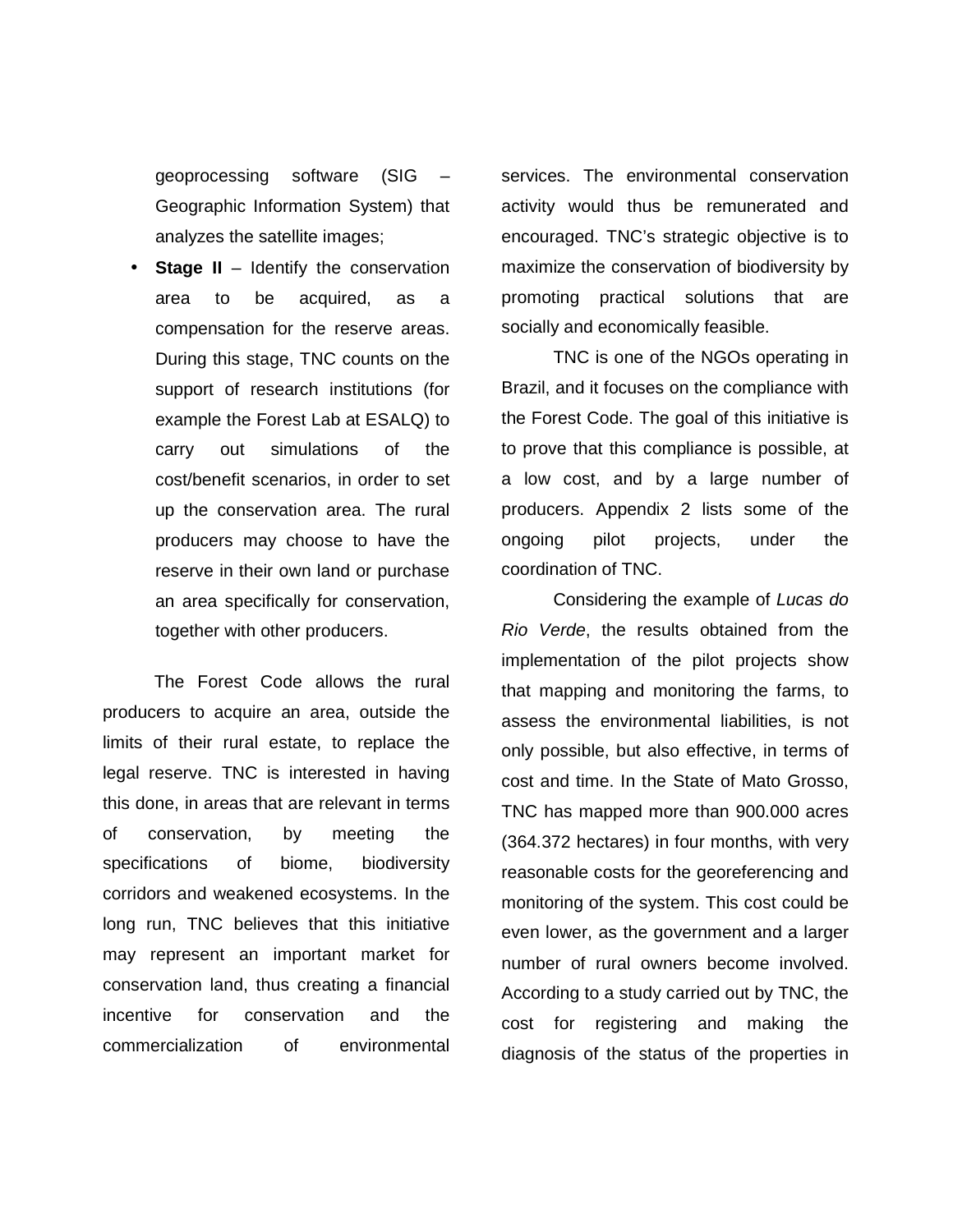Lucas do Rio Verde amounts to R\$ 515,00/ estate or R\$ 0,97/ha.

# **THE ENVIRONMENTAL LEGISLATION AND THE FOREST CODE**

As far back as 1605, at the time of the Brazil Wood Rule (Regimento do Pau Brasil), the Brazilian government has been concerned with the deregulation and the "disorder", as regards uncontrolled and nonrecovered deforestation. This Rule was followed by other attempts at regulation, as with Law Number 601 of 1850, regarding vacant lands, which penalized those who cleared vacant lands or cleared the land of others. In 1934, Getúlio Vargas approved the first Forest Code, which was later followed by the Hunting and Fishing Code and the Water Code. All these codes were then joined, in a new attempt at preservation, in 1965.

In that year, President Jânio Quadros gathered a group of specialists to form a Work Team that would make proposals to help combat the deforestation, which had not been solved, either by the El Rey Codes, or by the other codes passed during the 1930s. The law was passed in 1965 and the new code was called the "Second Forest

Code'. Both in the law of 1934, as in the one of 1965, the preservation criteria were based on the existing vegetation, and they allowed the clearing of three-quarters of the existing vegetation, according to the law of 1934.

In 1989, this criterion was modified, as a result of Law Number 7.803, of 18 July 1989, which added a sole paragraph to article 44 of the 1965 Forest Code. The concept of preservation was then introduced, based on the total area of the property. The conservation criterion of the Legal Reserve, with a minimum of 20% of each property, was then included, and it became valid also for the areas in each property, with a forest cover resembling that of the Cerrado savannah lands. It also became mandatory that the Legal Reserve be recovered, through the planting, each year, of a minimum of one thirtieth of the total area. The chronological chart, with the evolution of the environmental legislation, is presented in Appendix 3.

Since that time, Provisory Measure 1956-50 was enacted on 26.05.200, immediately followed by Provisory Measure 2.166-67, of 24.08.2001, which went into effect by means of Constitutional Amendment 32/2001. In summary, the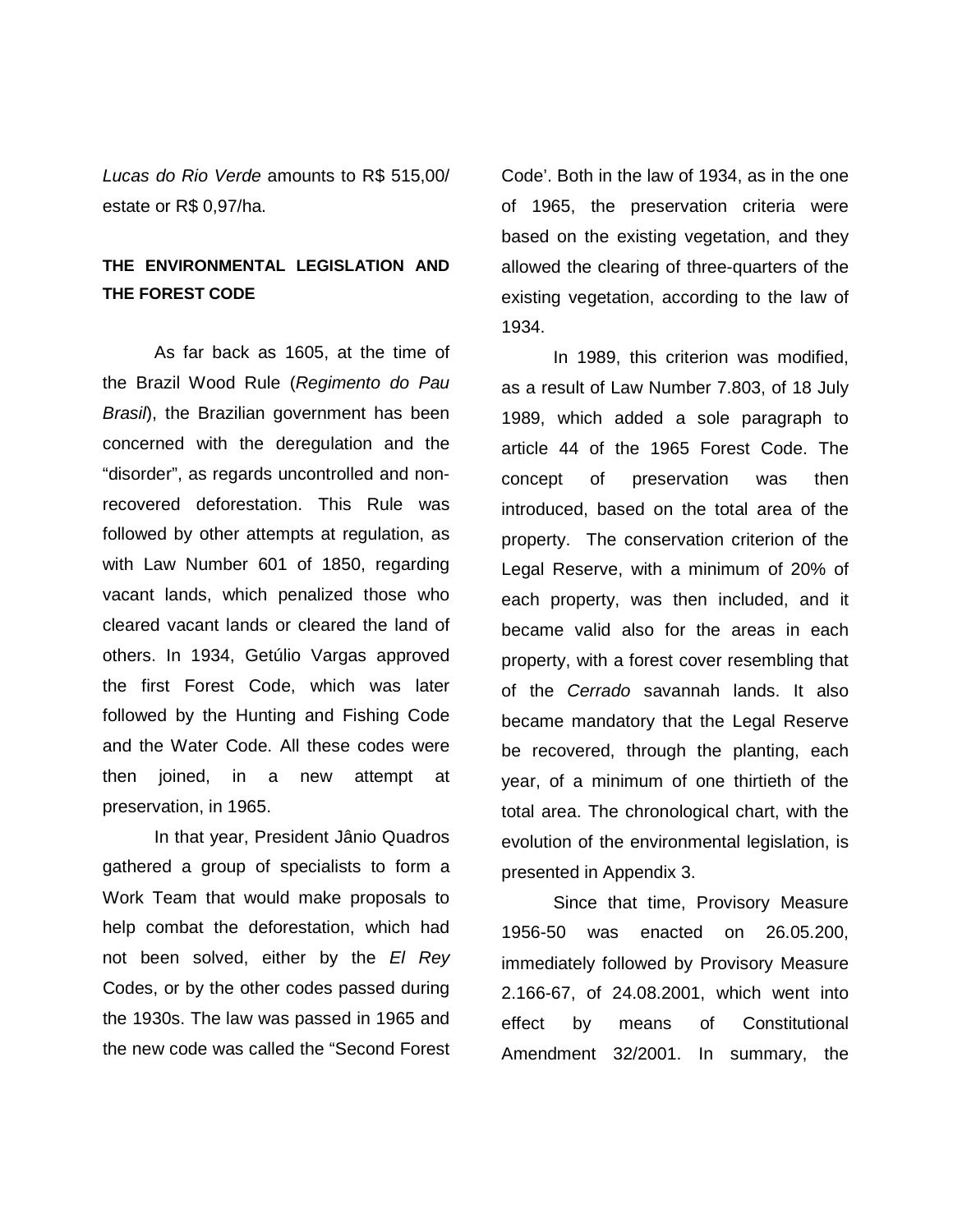preservation criteria continued having the total area of the property as the conservation parameter; i) 80% in forests in the Legal Amazon; ii) 35% in the Cerrado savannah in the Legal Amazon; iii) 20% in other forms of vegetation and; iv) 20% in areas of the Campos Gerais plateau grasslands. Bearing in mind the legal entanglement that governs the environment in Brazil, it seems clear that all these laws, starting as early as 1605, have not solved the problem of forest devastation. Considering the legal and concrete solutions to attenuate the problem, Appendix 4 presents the conservation practices that have been adopted, to compensate for the lack of the reserves.

Since 2004, TNC has been working in Brazil with the goal of implementing the Brazilian Forest Code. The Forest Code regulates on the Permanent Preservation Areas (APP in Portuguese), as well as on the Legal Reserve Areas. An APP must include native vegetation along the water springs, rivers and steep terrains, in order to limit erosion and protect the water resources. The objective of the Legal Reserve Areas is to guarantee a specific percentage of the total area covered with native vegetation, in order to maintain the ecological conditions in the land used for agropastoralism. As the returns from agricultural and livestock activities are significantly higher than those obtained from the maintenance of forest areas, there is little incentive for keeping the Legal Reserve Areas and the APPs. This is the reason given for the low compliance with the law. Another reason is the difficulty to implement the legislation (lack of financial resources and people, for the necessary monitoring, as well as weak institutions, unable to enforce the law) and the lack of commitment with the environmental issues, on the part of society as a whole. These and other factors have fueled an increasing concern with the level of deforestation that is being observed in Brazil.

In order to seek a solution to this impasse and based on the Provisory Measure of 2001, a way has been found to make the legislation more flexible, with the possibility of compensating for the Legal Reserve in other areas, not necessarily adjacent to the rural property but within the same biome or microbasin. The legislation defines compensation as 'forest easement' (servidão florestal, in Portuguese) and the documents representing its property are defined as 'forest reserve quotas' (cotas da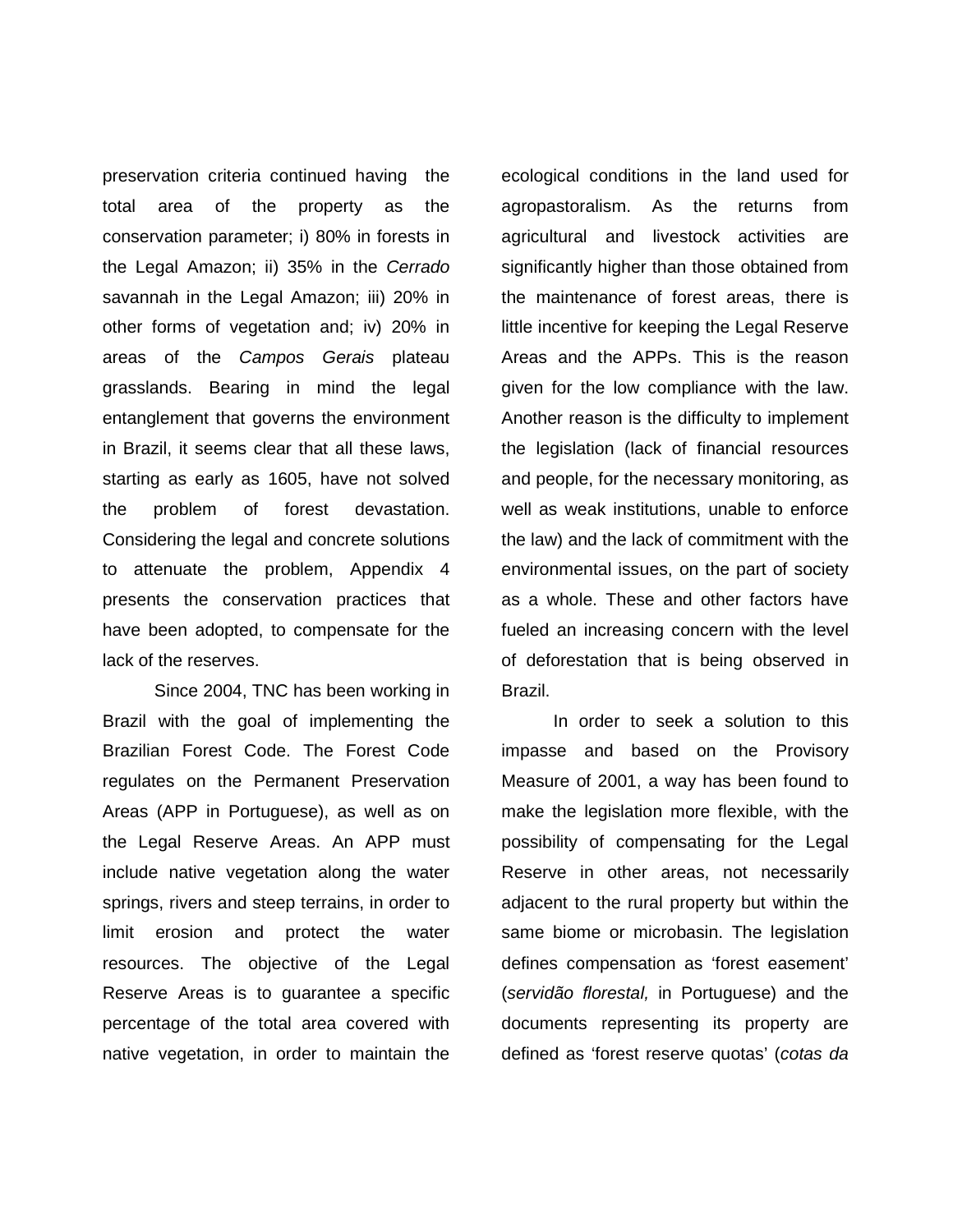reserva florestal – CRF in Portuguese). The administrative regulations for this legislation are presently under judgment. In any case, the CRF opens up an important prospect for Brazil, as it offers landowners the chance to maintain or restore the forests, not only for compensation of the legal reserve, but also for the international carbon market and the protection of biodiversity.

In order to put into practice the compensation of the legal reserve, it is necessary to measure the deficit of these areas, which is defined as 'environmental liability'. This is the focus of TNC's activities in Brazil, i.e. to guarantee that the Forest Code is applied. The rationale for the compensation system is presented in Figure 1.



**Figure 1 – Compensation System that allows for conservation Source**: Chomitz (2005) - adapted by the authors

Considering the application of the regular legislation, a rural property might have its high quality forest cleared, should this forest represent an area larger than that demanded by law. On the other hand, a

rural property with low quality forest would have to be reforested, if its reserve area were smaller than the percentage set by law. This type of distortion may be corrected by applying the compensation system. Rural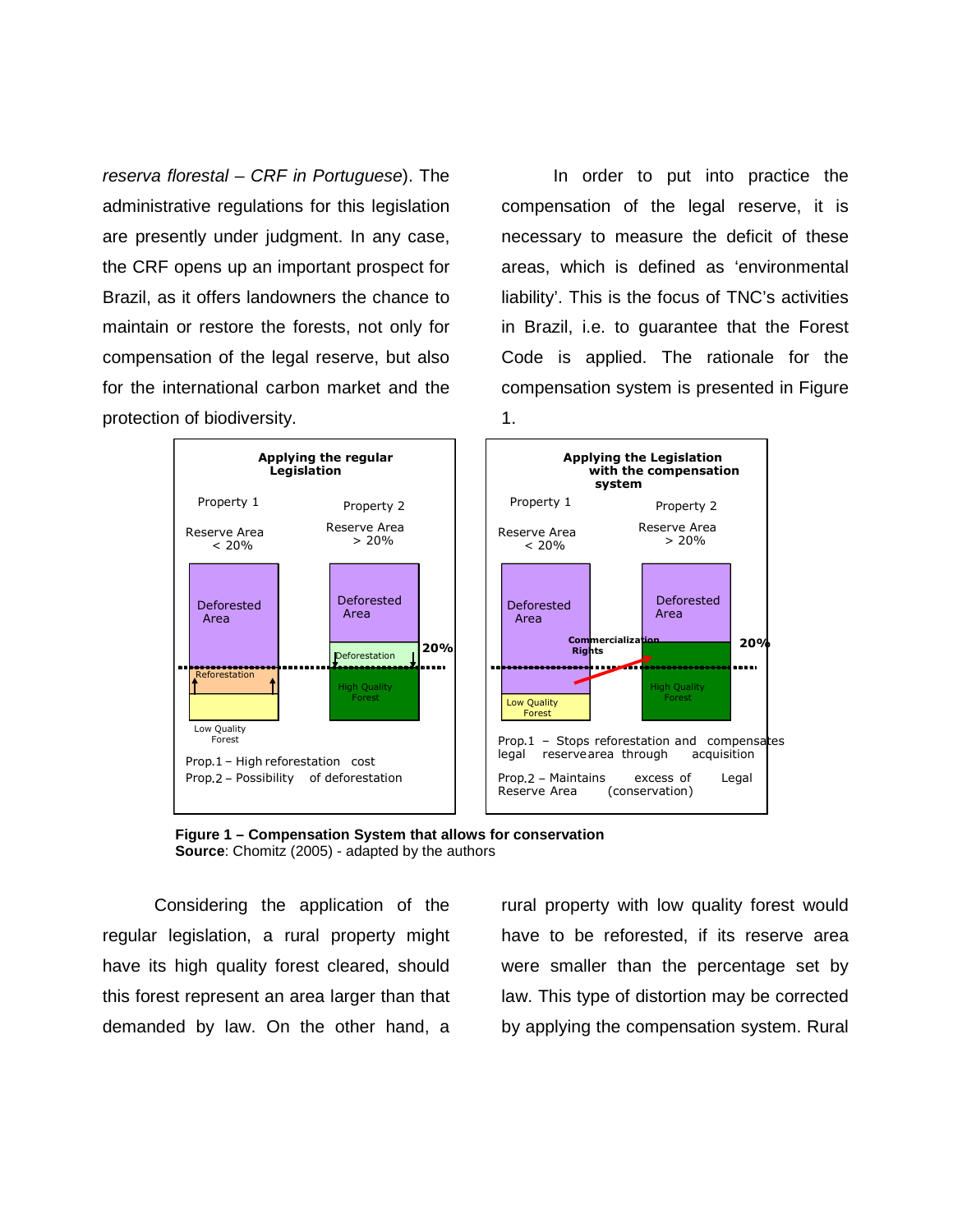properties with environmental liabilities may compensate their deficit, in areas with higher value for environmental conservation purposes.

It is in fact possible to abide by the law, and there are legal ways to do so. The big problem, faced by those individuals that were penalized by the legislation, lies in the contradictory nature of the legal framework, and in the sudden way in which the rules and regulations, regarding agriculture and livestock farming, have changed. The large hurdles that stop the rural producers in Brazil from rectifying their legal standing are those related with the unstable institutions. This legal scenario is not only muddled, but also difficult to understand; it often lacks content and specific basis for its comprehension, considering the avalanche of changes, alterations and provisory measures. Two Actions for Direct Unconstitutionality were presented to the Supreme Court, with the present legal terms remaining.

The following are some of the doubts on the part of the agents in this sector: i) what are the scientific bases to define the Legal Reserve and the percentages of each property, according to the region? ii) are there more efficient alternatives to preserve the sustainable use of the natural resources, the biodiversity and the essential environmental functions, in other areas rather than on the rural property? and iii) How long will there be a legal uncertainty, fostered by the Forest Code, which is a true 'patchwork', presently based on a Provisory Measure (MP 2166-67 of 2001), and which places almost all the Brazilian rural producers outside of the law?

#### **TECHNOLOGICAL ENVIRONMENT**

The starting point to identify the environmental liability is the mapping of the use and occupation of the land, in a specific municipality. In the case of Lucas do Rio Verde, the study also sought to update the cartographic base and analyze the registration data of the rural properties. The study used satellite images to identify remaining forests that might help in the environmental regularization of the properties. All of this data supported the execution of the "Lucas do Rio Verde Legal" project, in order to regularize all the rural properties in the municipality in accordance with the Forest Code, eliminate the labor liabilities and the incorrect use of pesticides.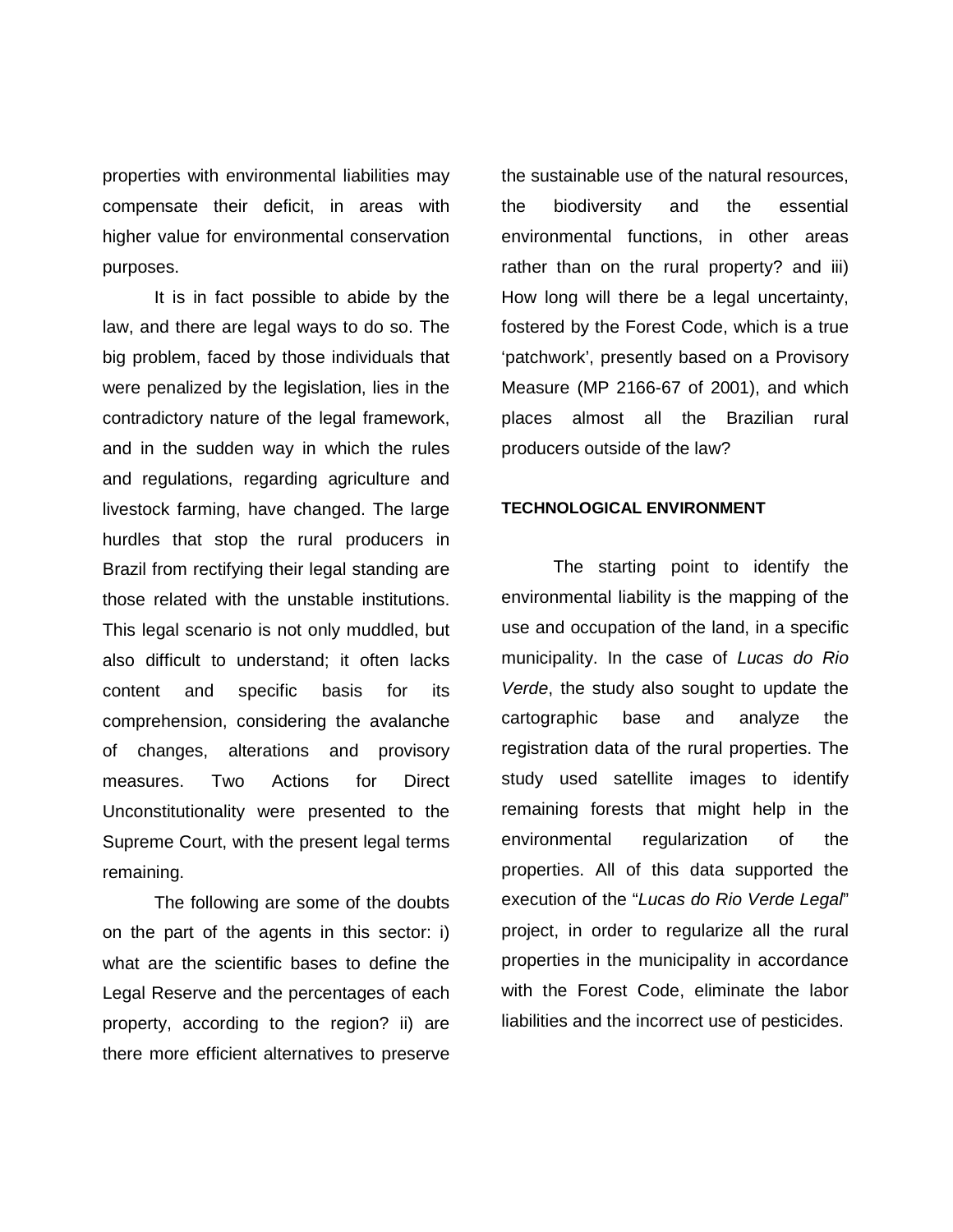A specialized company was contracted to perform the service of cartographic updating and geoprocessing, to map the use of the land. The work was performed in the municipality of Lucas do Rio Verde (MT), one of the areas with the highest production of soybeans, corn and cotton in the country, covering an area of 3.632 km².

The project involves: updating the cartographic base, mapping the vegetative cover and the use of the land, and analyzing the registration base of the rural properties, in this municipality. These are the indispensable tools to consider a project of territorial organization. The main objectives were the following: i) acquisition and digital processing of the Spot4 satellite images; ii) creation of the cartographic base; iii) interpretation and quantification of the areas of vegetative cover; iv) analysis of the rural properties; v) preparation of the theme maps and, vi) preparation of technical reports.

The Spot4 images were processed in a format that would allow their full utilization, to obtain the desired products. The image area covered by the mosaic, made up by the Spot4 satellite images, represents 3658,16 km². This corresponds to the area of the municipality, plus an additional, external area (or buffer area) of 5 km. Appendix 5 presents a graphic outline of the location of the Lucas do Rio Verde municipality, shown in yellow, with the acquired Spot4 images. The imaging work was performed with a 10 meter pixel resolution, with much higher quality than the traditional 30 meters, used for public studies. Georeferencing was also undertaken<sup>5</sup>. Appendix 6 presents the cartographic base, with the land network.

The level of detail for this municipality is complete. It allows for the overlapping of information pertaining to hydrography, roads, urban areas, agricultural areas, pasture areas, reserves and others. The next steps to be taken by TNC, together with its partners in Lucas do Rio Verde, will be the implementation of another tool by the name of 'AGROGEO'. When the data of latitude and longitude are used in this tool with the satellite images, it provides the information regarding present use of the land, deforestation, situation of the Permanent Preservation Areas, Legal Reserve and the sketch of the property limits. This tool, based on the ARQUIGIS software, was customized with funds provided by TNC. This NGO has stated that

-

 $5$  Geometric adjustment of the satellite images on the cartographic base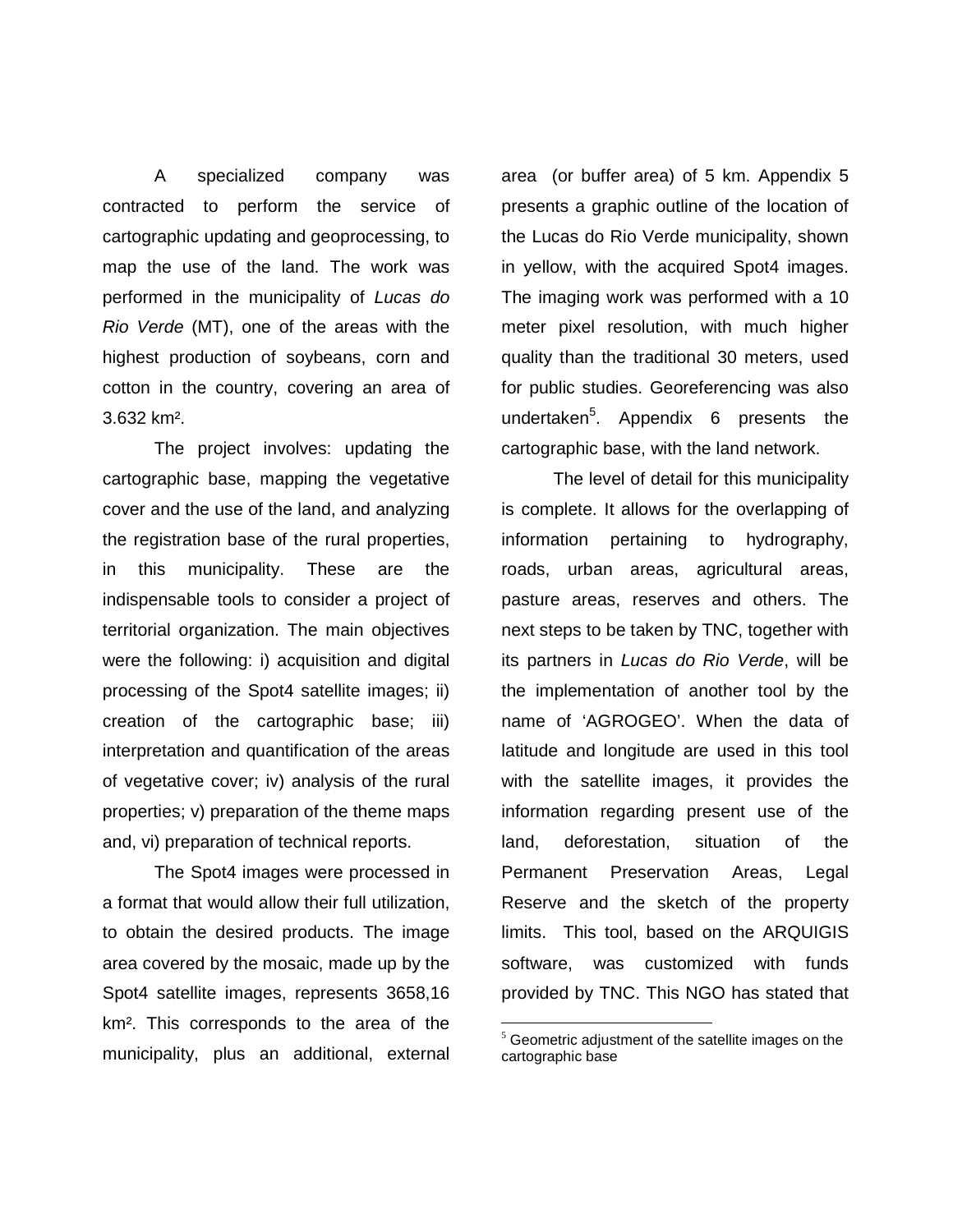it would be willing to share the property rights of the tool, so that it might be used by other regions and institutions, interested in organizing their territories, for the purpose of preservation.

## **INSTRUMENTS OF ENVIRONMENTAL POLICY**

Basically, there are two instruments of environmental policy: i) Command and Control Instruments, and ii) Economic Instruments. The former imply that the changes in the behavior of the agents are driven by the enforcement of the law: technical parameters, rules, regulations, procedures and standards, to be met by the economic agents, in order to comply with the environmental goals. These instruments have a punitive nature, and they foresee penalties. For their efficacy, the State needs to monitor, inspect and hold the economic agent accountable, in order to guarantee law abidance. Thus, the government's role as a regulator and that of police force must be directly associated, and there is also the additional need for financial resources. This may have a negative impact on the economic results of the activity (resulting in a rise in the cost of production/transaction).

On the other hand, the economic instruments are based on market forces. The economic agents – polluters and users – include the environmental aspects in their decisions, in a socially desirable way. The driving force is the polluter-payer principle<sup>6</sup>. The limitations to this model include the following: the results are less foreseeable when compared to direct regulation, and the fines may be set at very low levels. When fines are very low, 'crime pays off', and polluters prefer paying the fines, rather than having the necessary controls. Thus, there is no improvement in the environmental conditions. The advantages would be: the results are achieved at a lower social cost; there are incentives generated, for the companies that seek clearer and cheaper technology; and technology may be transferred between the players.

-

<sup>&</sup>lt;sup>6</sup> The polluter-payer principle may be defined as the economic resource that is used so that the polluter bears the costs of the polluting activity, i.e. there is an internalization of the external effects (externality), which affects the final cost of the products resulting from this activity. Seen from a different angle: 'the objective is to force the agents producing the externalities to bear the costs imposed on other agents, be they producers and/or consumers.'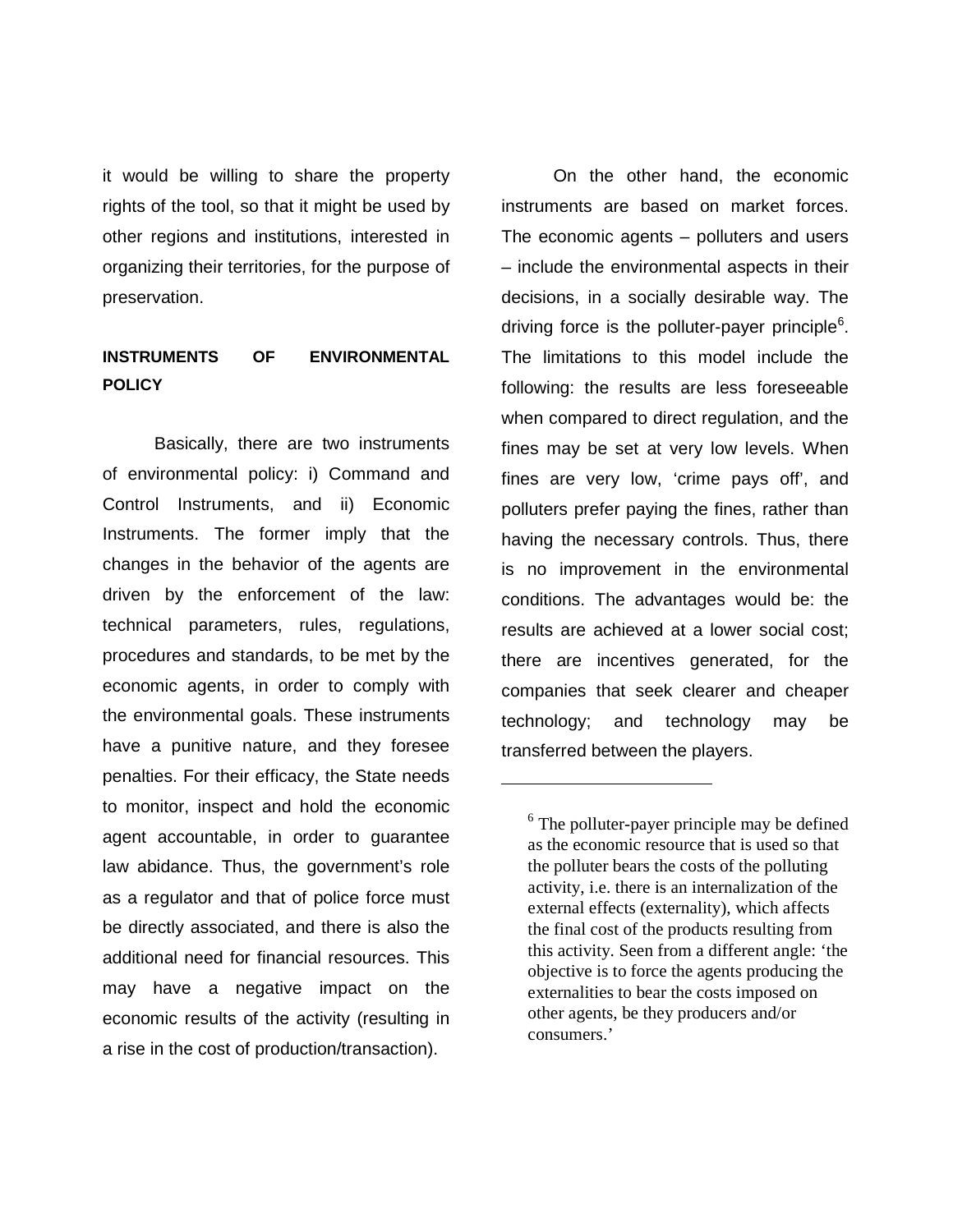The evidence suggests that the Command and Control Instruments have been insufficient as mechanisms to guarantee the results of the environmental policies. The Amazon issue presently under discussion shows this to be true. It becomes necessary to apply economic instruments, to offset the opportunity cost of conserving the forests in private areas, which leads to the concept of Payment for Environmental Services (PSA in Portuguese).

Normally, the Command and Control Instruments and the Market Instruments are used simultaneously, and it is necessary to find the complementary characteristics between them. The idea is to meet the public policy goals, at the lowest possible cost for society. Thus, the discussion on environmental adequacy does not need to be limited to the legislation. Likewise, the issue regarding the Legal Reserves does not need to be restricted to the Forest Code. The Payments for Environmental Services, as market tools, may help to resolve these legal conflicts, as well as improve the environmental preservation processes.

What exactly are these Environmental Services? They are defined as the useful services, offered to Man, by the ecosystems, as for example: the regulation of gases (production of oxygen and carbon sequestration), scenic beauty, conservation of the biodiversity, protection of the soil and regulation of the water functions. Rural producers have no incentives to offer these environmental services. Should they have such incentives, they would surely respond to this demand for environmental services.

The Payment for Environmental Services (PSA) may be seen as a way to 'involve' the forest dwellers, in the control of the forest's natural resources. In this case, the forest dwellers would also receive a 'contract payment', for the service of building awareness and inspecting. The people in this category would be the Voluntary Environmental Agents. Another way of looking at the PSAs would be to offset the loss of competitiveness or remuneration, resulting from the compliance with forest management rules (additional cost) or with protection (within the Conservation Units). In this category, a PSA could be considered for loggers, who, by law, are obliged to draw up a management plan for lumbering. This would then be called 'compensation'. The PSA may also be regarded as a way to reward the forest users who, voluntarily, adopt rules or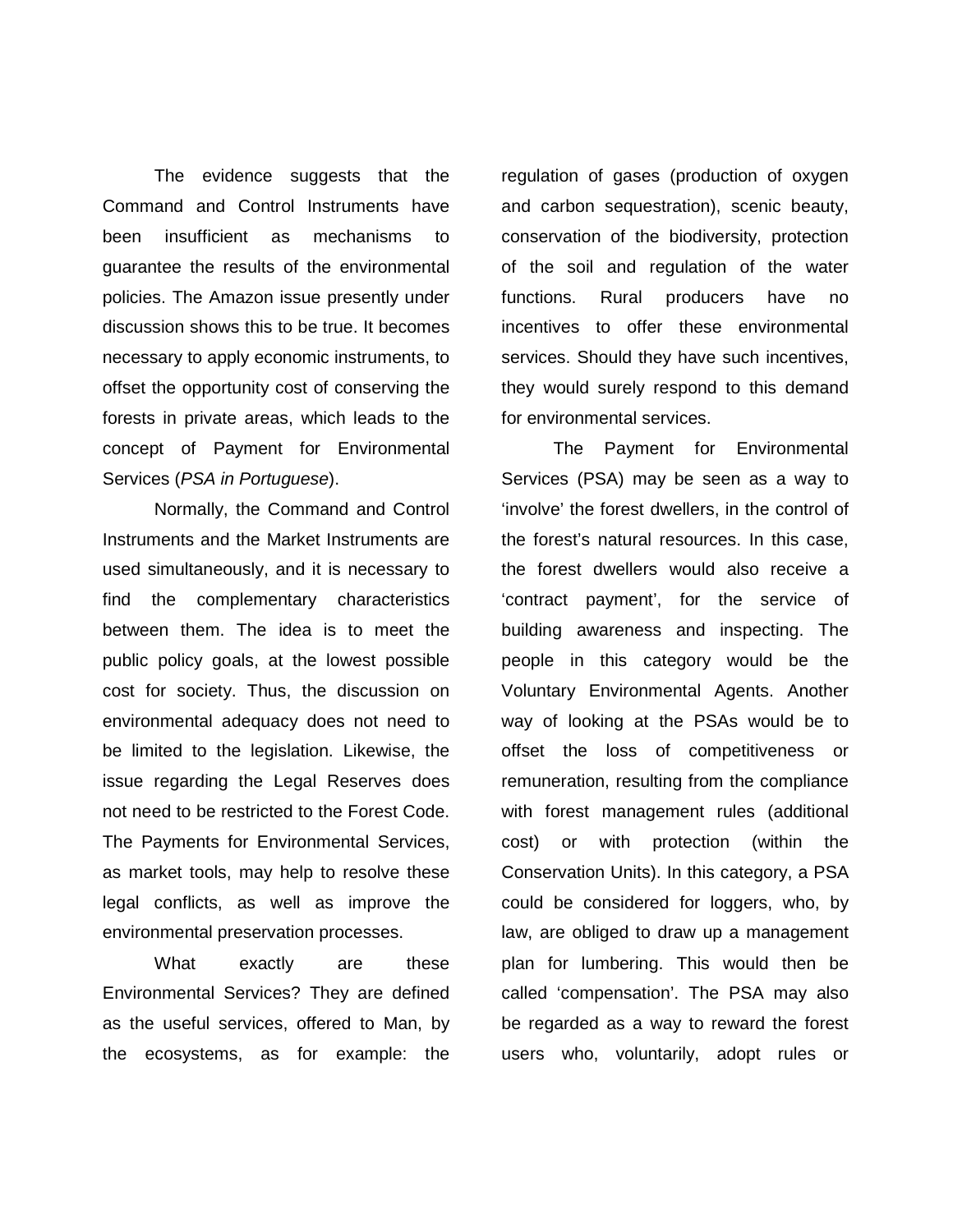practices, in order to maintain the environmental services. Within this category, we could include the rural producers who decide to implement agricultural and forest systems (SAF in Portuguese) or reforestation, to compensate for forest deficiencies, in third party properties.

The systems of payment for environmental services are mentioned by many researchers, as possible ways to solve the impasse of environmental preservation vs. agricultural production and livestock activities. The preservation and sustainable management of the soil, the water and the forest may be regarded as examples of environmental services. With the correct rules in place, these ecosystemtype services may become additional sources of income that would cover the costs of maintenance, as well as the opportunity costs of conservation practices. By means of the supplier-receiver principle, the rural owner or producers receive payment for the services as they increase the flow and quality of the environmental services, rendered to society.

Examples of this type of payment for environmental services in Brazil are the following: i) Tax Exemption for Private Reserves of the Natural Patrimony (Reservas Particulares do Patrimônio Natural - RPPNs). This is a mechanism for the exemption of the Rural Property Tax (ITR in Portuguese) of the protected areas, as for example, the Private Reserves of the Natural Patrimony (RPPNs). "Society" agrees not to receive payment of the ITR, and the owner creates the Conservation Unit (UC in Portuguese); ii) Forest Easement (Servidão florestal in Portuguese). This is a system for the commercialization of forest reserve quotas: the owner of a piece of land, with a Legal Reserve area smaller than legally required (80% of the total area of the property in the Amazon), compensates, via the market, another owner, whose property has a Legal Reserve larger than legally required; c) Carbon Market: this mechanism, called 'Clean Development Mechanism' (MDL in Portuguese) allows a company with emissions above its quota (set by the Kyoto Protocol) to buy, via the market, 'carbon credits' from another company or project, whose emissions are below its quota or one who sequesters carbon. This mechanism is not geared to the established 'clean' activities; d) Ecological ICMS: In Brazil, since 1988, the states must transfer 25% of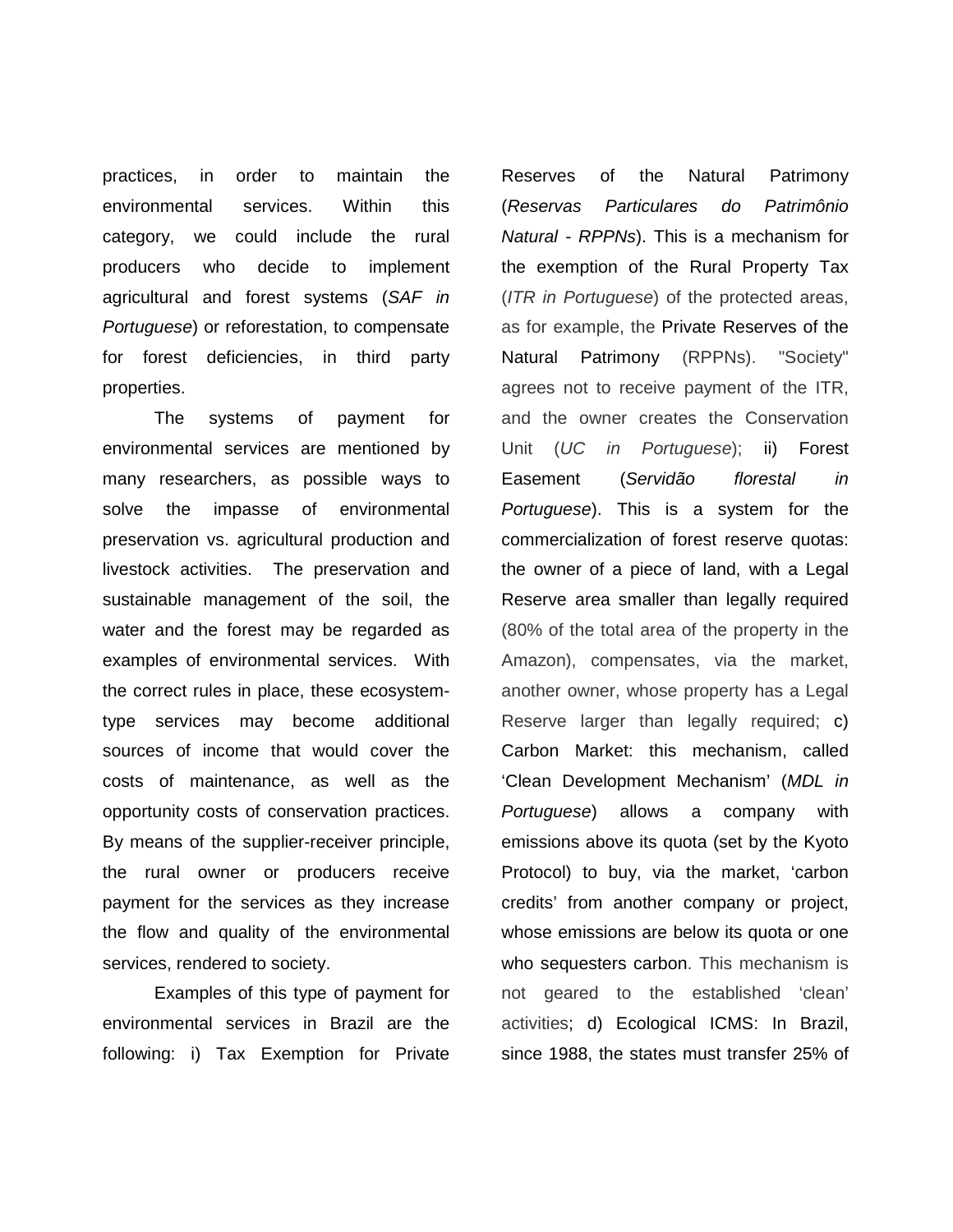the value of the Tax on the Circulation of Goods and Services (ICMS) to the municipalities. Some states have recently created the Ecological ICMS, which allows 5% of this amount to be allocated, according to environmental criteria (the existence of Conservation Units, the quality of their management). Under this mechanism, the resources go from the tax payer (via the ICMS) to the Municipality.

There is still a need to define the rules and agreements between the economic agents, so that the services to compensate for the Legal Reserves may be implemented, in an effective manner. TNC has some suggestions for this type of land organization, including notions of similar types of soil, watersheds, similar areas and others.

#### **LUCAS DO RIO VERDE/MT**

The municipality of Lucas de Rio Verde is located in the State of Mato Grosso, in the microregion of Alto Teles Pires, and the predominant ecosystem is that of Cerrado savannah. According to the Forest Code, the municipality is included in an area where the rural properties are obliged to keep 35% of their area, in the

form of a Legal Reserve. The region's agricultural background is linked to the incentives, given by the military government in the 1970s, to occupy the land with rural settlements. Rural producers from the south of the country, mainly from the states of Rio Grande do Sul and Paraná, settled in the region and started occupying the area, investing in land for the production of grains. According to the IBGE, in terms of land distribution, 44% of the rural properties are below 100 ha and occupy 4% of the region, while 19% of the properties have more than 1000 ha and account for more than 67% of the fertile land.

Presently, the municipality of Lucas do Rio Verde is a development center for the country, with one of the highest  $HDI'$ (Human Development Index) figures in the Brazil. The municipality has a population of 30.741 inhabitants<sup>8</sup>, and its per capita income amounts to R\$ 28.849,00 $^9$ . It is a well-known center for the production of grains<sup>10</sup>, more specifically soybeans. The municipality has also attracted investment from industries, interested in this raw

 $\overline{a}$ 

<sup>7</sup> HDI=0,818

<sup>8</sup> IBGE, 2007

<sup>9</sup> IBGE, 2005

<sup>&</sup>lt;sup>10</sup> The Lucas do Rio Verde Municipality accounts for the production of 1% of the Brazilian soybean crop.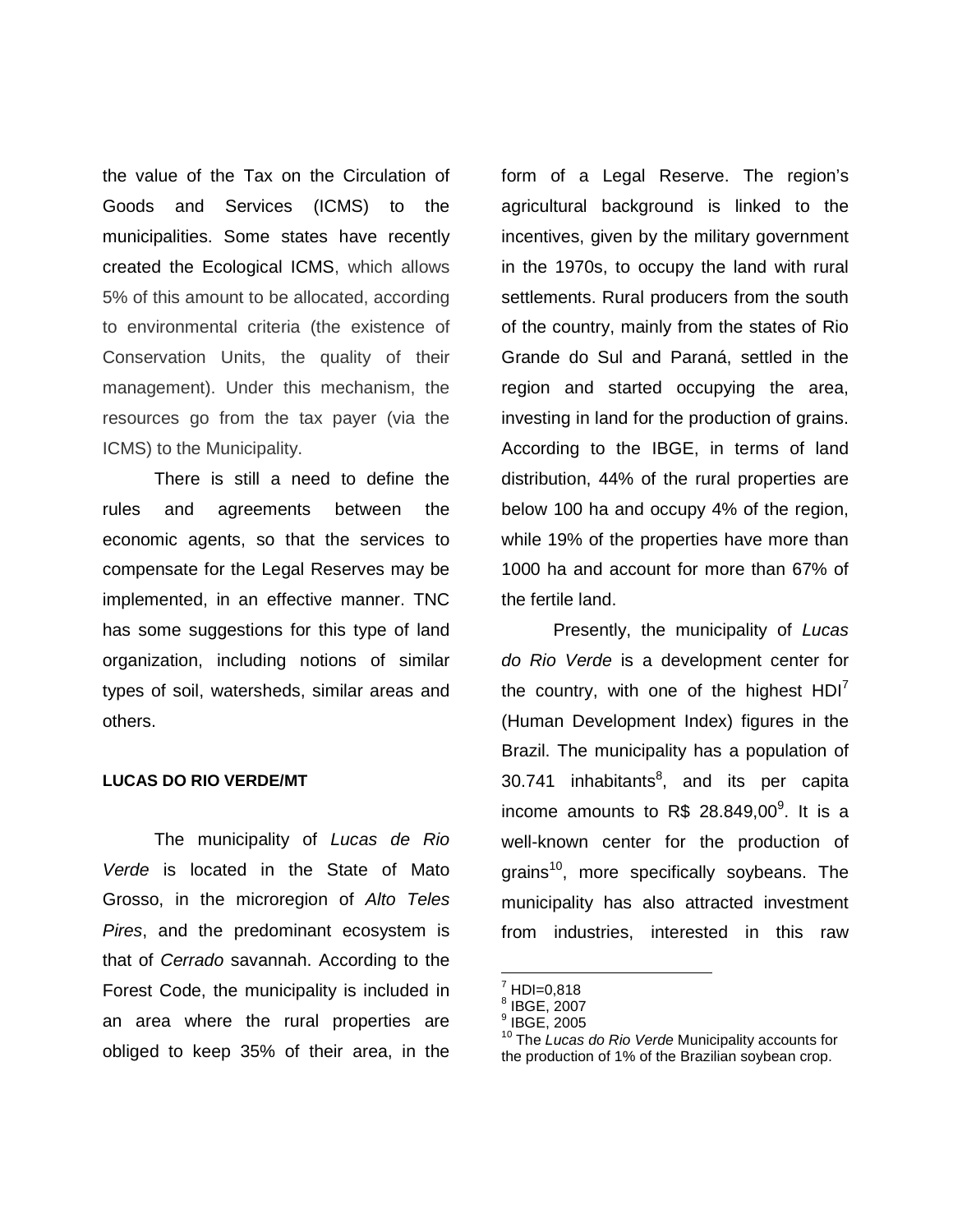material for the production of animal protein. At the present time, there has been a growth in activities related with the production of poultry and pigs, involving cooperatives and companies as Sadia, who work with integrated production.

The entrepreneurial profile of this municipality has led to partnerships, for the implementation of the project called "Lucas do Rio Verde Legal". This project aims to regularize the environmental and labor liabilities of Lucas do Rio Verde. The goal is: to recover the areas of water springs that have been illegally cleared, meet the demand of keeping the native vegetation on 35% of the property and guarantee that the workers are employed in compliance with the labor laws. This partnership involves private companies (Sadia, Syngenta<sup>11</sup> and Fiagril<sup>12</sup>), representatives from the rural producers (Sindicato Rural de Lucas do Rio Verde), NGOs (TNC, Fundação Rio Verde) and public entities (Lucas do Rio Verde City Hall, Environment Secretariat - Secretaria de Meio Ambiente – SEMA and the Public Prosecutor's Office). To implement the pilot -

project, 680 producers were registered and Stage 1 – mapping the deficits in reserve areas – has already been concluded. The work has covered  $99.9^{13}$ % of the assessed areas, with the corresponding isolation of the APPs (Permanent Preservation Areas). According to the Mayor, Mr. Marino José Franz, the goal is ".... to be the first municipality in the State of Mato Grosso, to achieve full compliance with the law, thus demonstrating that an alliance between production and the environment is possible."

A study carried out by SEMA points out that, from a total of 612.000 hectares, the environmental liability amounts to 74.600 hectares, i.e. there is a deficit of 12% of the Legal Reserve Area<sup>14</sup>, considering the demand of 35% for this region. The size of this deficit indicates that the recovery of the Legal Reserve areas will not be achieved, only through compensation areas. This means that there is a need for replanting, to solve the problem.

The success achieved in Stage 1 would not have been possible, without support from the partners. Each company made an initial donation of R\$ 115.000, and

-

 $11$  A company that produces and sells pesticides and seeds.

This company does business in: commercialization and representation of agricultural inputs; receiving, storing and commercializing grains, and presently, it has investments in a plant of bio-diesel.

<sup>&</sup>lt;sup>13</sup> Only 1 rural producer in the Lucas do Rio Verde Municipality did not adhere to the project.

Report Nr. 2 - "Review and lessons learned from 3 TNC projects – Robert Schneider, TNC Consultant"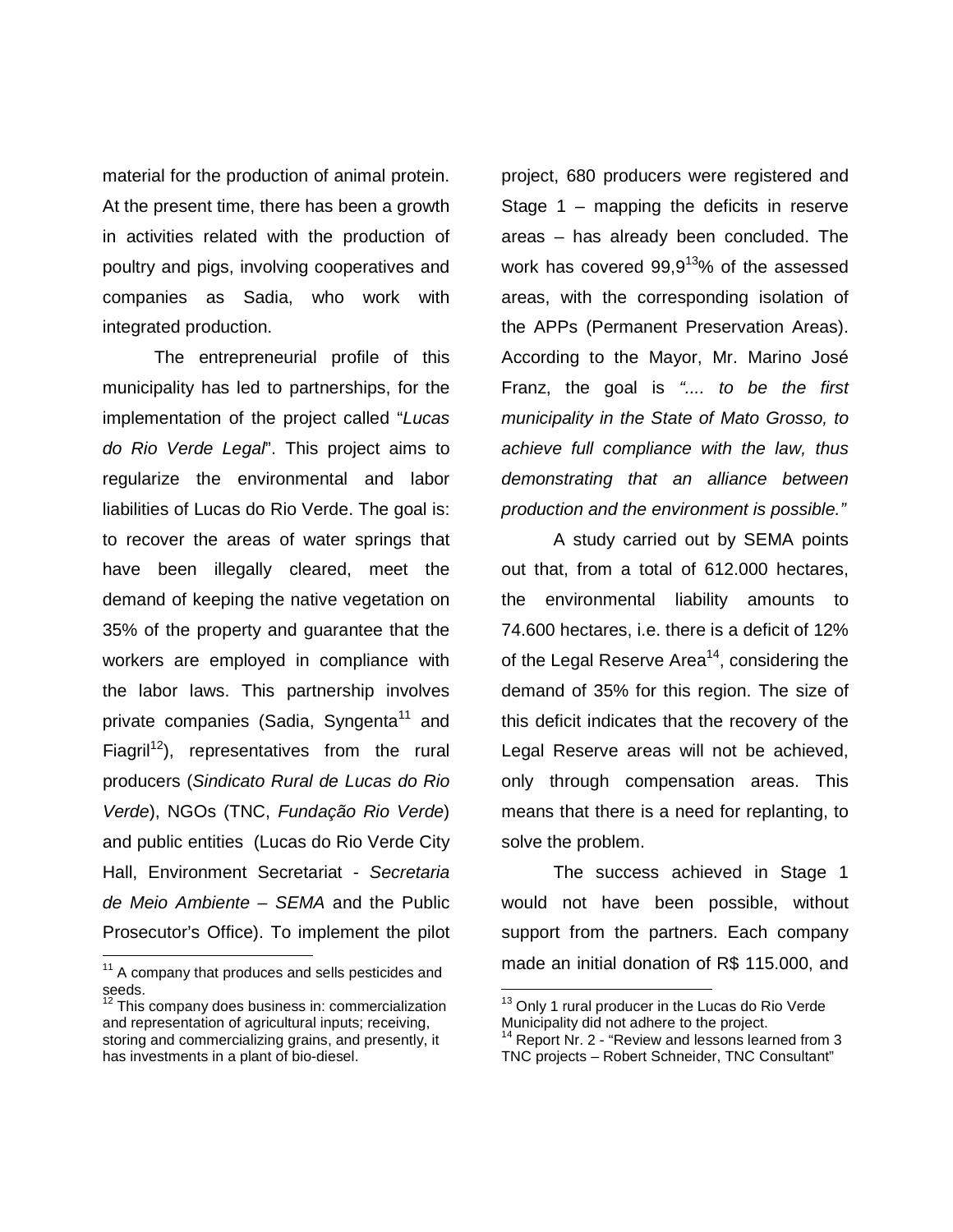they also contributed with the work of their technicians and their institutional support. The public institutions also played a significant role. Their deep involvement with this initiative afforded the project great credibility and guaranteed the commitment, on the part of the producers, as well as the monitoring of the activities. The role of promotion and communication belonged to the private companies. More specifically, this was done by Sadia, who involved its technical teams and integrated producers, thus spreading the project. Sadia's participation included: the implementation of programs, geared to building awareness in good production practices; the publication of information folders and the sponsorship of events and presentations on the subject. The company also offered financial support to carry out the diagnosis, which allowed us to map the areas, with the use of satellite images. It should also be highlighted that Sadia's opening of this industrial plant, in the Lucas region in 2005, with an investment of approximately R\$ 800 million, stemmed from the company's social and environmental policies. The partnership with TNC in the "Lucas do Rio Verde Legal" project joined the interests of both organizations.

The partnership with the Public Prosecutor's Office (MP) and SEMA was also extremely important for this project. According to the MP, the producers who volunteer to sign the 'Conduct Adjustment Term' (Termo de Ajustamento de Conduta – TAC in Portuguese), receive an abatement of 90% of the possible administrative penalties, besides the chance to pay the debt in installments. The possibility of the producers being held liable for environmental infractions means more resistance in adhering to the project. However, the MP states that their voluntary adhesion is important, to assess their level of responsibility. Among the issues considered in this assessment, there is the date of clearing, which often is the responsibility of another party and not of the present owner. For the MP, the goal of this partnership lies in the recovery of the environment, rather than in penalizing the producers.

The project in Lucas is now entering in its Second Stage, which includes the identification of the areas to compensate for the Legal Reserve. This action represents a series of challenges: i) identification of the area for conservation purposes; ii) solving the issues regarding the appropriation of the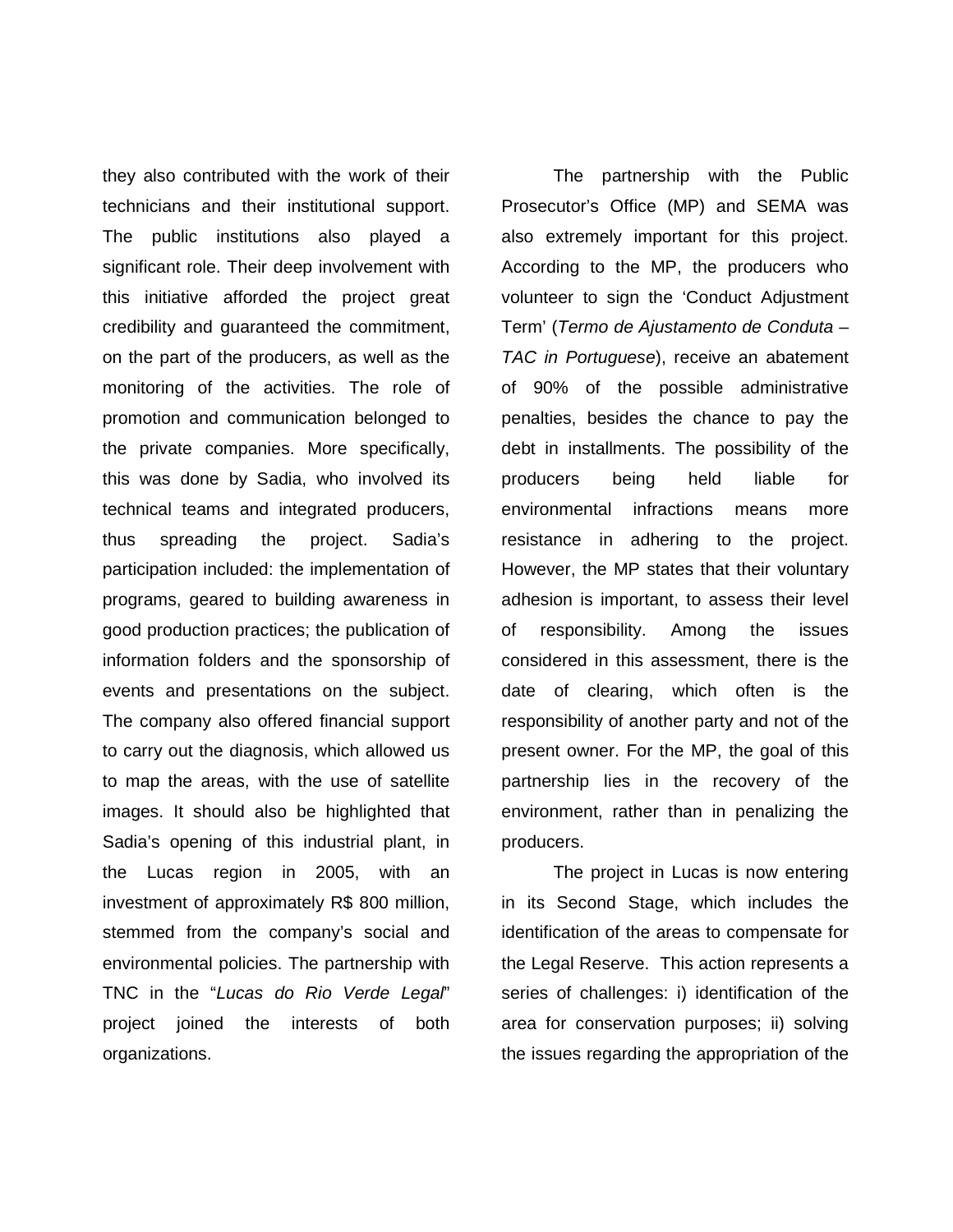property rights of the different producers, in a single area; iii) evaluating and paying for the costs, stemming from this initiative (recovery of the APPs and of the reserve areas and/or acquisition of the areas for compensation). All of the above involves a sophisticated structure that contemplates both the legal and institutional issues, as well as the interests of the producers and the necessary, available, financial resources. However, the results are already tangible. The involvement of the producers in the project, the creation of a network of companies and institutions, geared to

solving the conservation problem, and the repercussion of this initiative, in other parts of the country, are examples of the results this project has already achieved. As a matter of fact, the State Assembly of Mato Grosso is considering the approval of a decree, for the creation of the 'Program for Environmental and Agricultural Regularization in the Municipalities of the State of Mato Grosso', named "Mato Grosso Legal". The summary of the results already achieved by the "Lucas do Rio Verde Legal" project is presented in Chart 1.

**Chart 1 – Results - "Lucas do Rio Verde Legal"** 

| <b>Activity</b>          | <b>Results</b>                                                                        |
|--------------------------|---------------------------------------------------------------------------------------|
| <b>Project Schedule</b>  | Stage 1 finished - 680 producers involved                                             |
|                          | Stage 2 – being implemented                                                           |
| Coverage                 | 99,9 % of the area of the Municipality has already been mapped                        |
| Environmental liability  | 12% - liability of 74.600 ha from a total of 612.000 ha in the Municipality           |
| Signature of<br>'Conduct | Ongoing – Partnership with the Public Prosecutor's Office places the focus on the     |
| Adjustment Term' (TAC)   | recovery of the environment rather than on penalizing the producers. By               |
|                          | voluntarily signing the TAC there is an abatement of 90% of the possible              |
|                          | administrative penalties, besides the possibility of paying the debt in installments. |
| Creation of a network of | Rural Producers, industries, City Hall, Public Prosecutor, NGO and                    |
| partnerships             | Representatives of the Rural Producers form a network of acting partners, geared      |
|                          | to the regularization and recovery of the Legal Reserve Areas in the Municipality.    |
| Multiplying effect       | The State Assembly of Mato Grosso is now considering a decree, dealing with           |
|                          | the creation of the 'Program for Environmental and Agricultural Regularization in     |
|                          | the Municipalities of the State of Mato Grosso', called "Mato Grosso Legal";          |
|                          | similar pilot project in other areas (Santarém/PA, Angélica/MS, Guarapuava/PR).       |

**Source**: the authors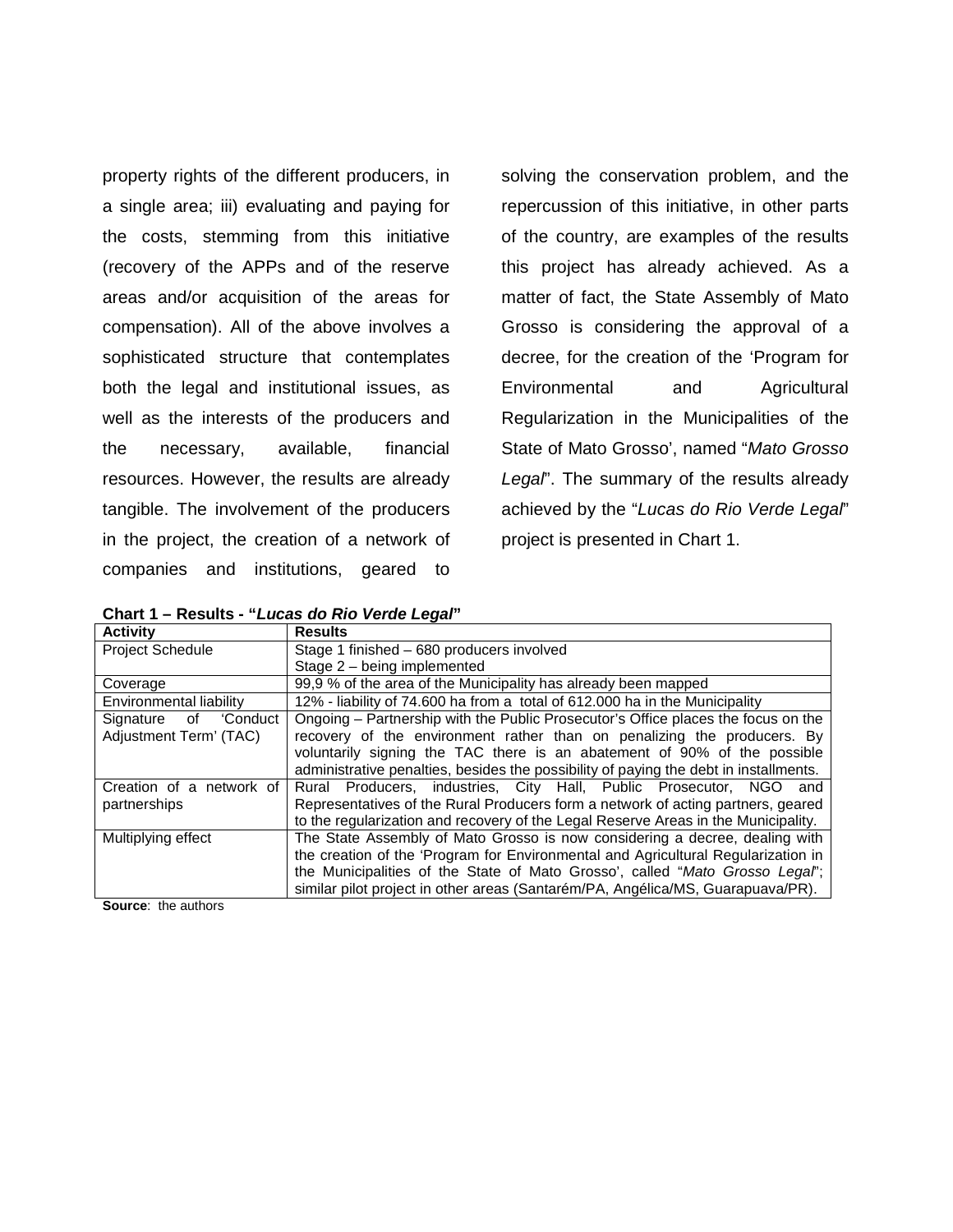#### **ANGÉLICA/MATO GROSSO DO SUL**

The partnership between Adecoagro and TNC started in Mato Grosso do Sul, more specifically in the Municipalities of Angélica and Ivinhema, in the area of sugar cane and alcohol production. Adecoagro is in the business of agriculture and the company's investors are of Brazilian, Argentine and American origin. Presently, the company works in the production of grains (mainly soybeans, corn and rice), cotton, high quality coffee, milk and agro energy (sugar and alcohol). In Brazil, the agricultural activity is centered on the production of high quality coffee, cotton, sugar and alcohol.

In 2006, the company started the construction of the mill, in the municipality of Angélica, in the State of Mato Grosso do Sul – Angélica Agroenergia – with a capacity of 3,5 million tons. This is a large project, encompassing three mills and the exploitation of approximately 150.000 hectares of sugarcane. At full capacity, this project will account for 11 million tons of sugarcane. The total investment has been estimated at US\$ 1 billion, including the purchase of the land, for the production of sugarcane, and the construction of the three mills.

In Mato Grosso do Sul, few rural properties abide by the environmental legislation. Adecoagro is interested in complying with the Code because, not only is this coherent with its strategic position<sup>15</sup>, but also, the company needs to have access to the international market and guarantee that it obtains all the environmental licenses, needed for the operation of the mills. Moreover, there is a concern about the rising campaign against the production of bio-fuels. The estimated 150.000 hectares of sugarcane, necessary to supply the three mills - 20% of the land is owned by the company and the rest is rented - need to be in compliance with the demands of the Forest Code.

 The compensation model for the reserve area, to be developed in Mato Grosso do Sul, is different from the one in Lucas de Rio Verde. Adecoagro has plans to purchase a total of 18.144 hectares of land, which will compensate for the legal reserve areas – their own production and that of the tenants – for the sale of

 $\overline{a}$ 

<sup>&</sup>lt;sup>15</sup> According to the company representative, Adecoagro "seeks to increase the value of its agricultural business through efficient production and social and environmental responsibility."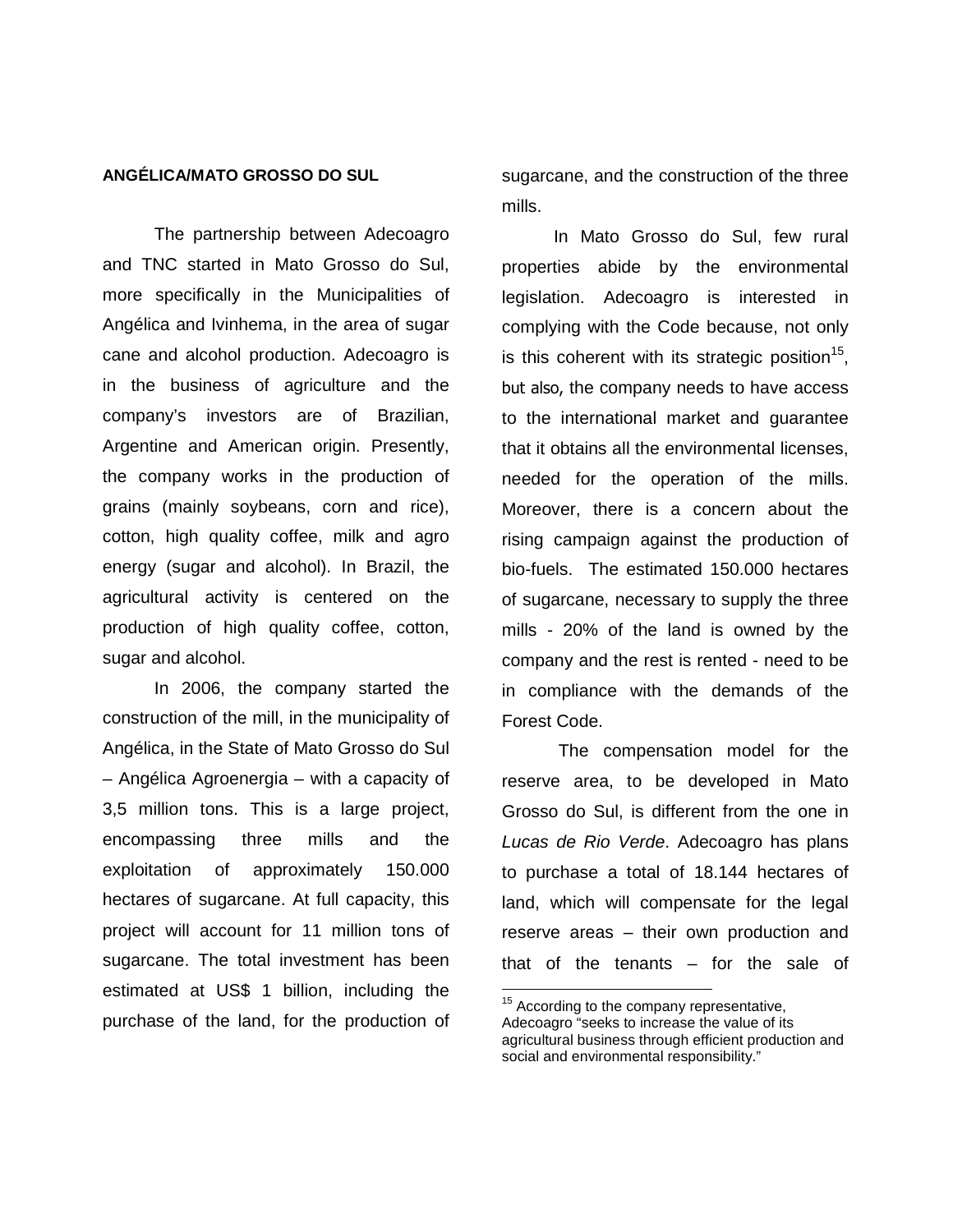environmental services to its suppliers, at a later date. For this purpose, the company is estimating a total investment of US\$ 24,5 million (purchase of the land, registration and other services). Part of this amount has already been invested in purchasing 1458 hectares, to compensate for part of their environmental liability, within their own production area. Payment for the environmental service will be made proportionately to the environmental liability of each tenant, and the cost of this service equals half of the value paid for renting the land, used for sugarcane production: R\$/ hectare. The incentive for the tenants to become involved in this project lies in the profitability of the production of sugar and alcohol vis-à-vis the other alternatives for production in the region (mainly cattle raising). Another factor is the restriction to do business with Adecoagro, should the reserve and the APPs not be regularized.

From the standpoint of Adecoagro, the solution to sell environmental services is interesting because, not only does it solve the problem of complying with the Forest Code, but it also creates a new business opportunity, besides making the tenants 'loyal' to the company.

According to the company, the tenants who have already been contacted in this regard have shown interest in participating in the project. Likewise, the State institutions have also expressed an interest in identifying solutions to the environmental problems. These solutions should be feasible, and they must also guarantee some financial return, for the conservation initiatives.

#### **THE BIG CHALLENGES OF THE MODEL**

TNC's initiative represents a pragmatic solution to the problem of conservation, specifically as regards the regularization of the legal reserve areas, in regions where there is substantial economic pressure. This solution focuses on providing market mechanisms that will, in turn, offer the incentives necessary for their implementation. The rationale for this is based on the assumption that there is a drop in the costs of transaction<sup>16</sup>, which, in turn, leads to a discussion regarding the

 $\overline{a}$ 

<sup>&</sup>lt;sup>16</sup> According to Yoram Barzel (2001), the transaction costs are those costs involved in transferring, capturing and protecting the property rights. According to Oliver Williamson (1985) they are 'the costs involved in planning, adapting and monitoring the execution of the tasks."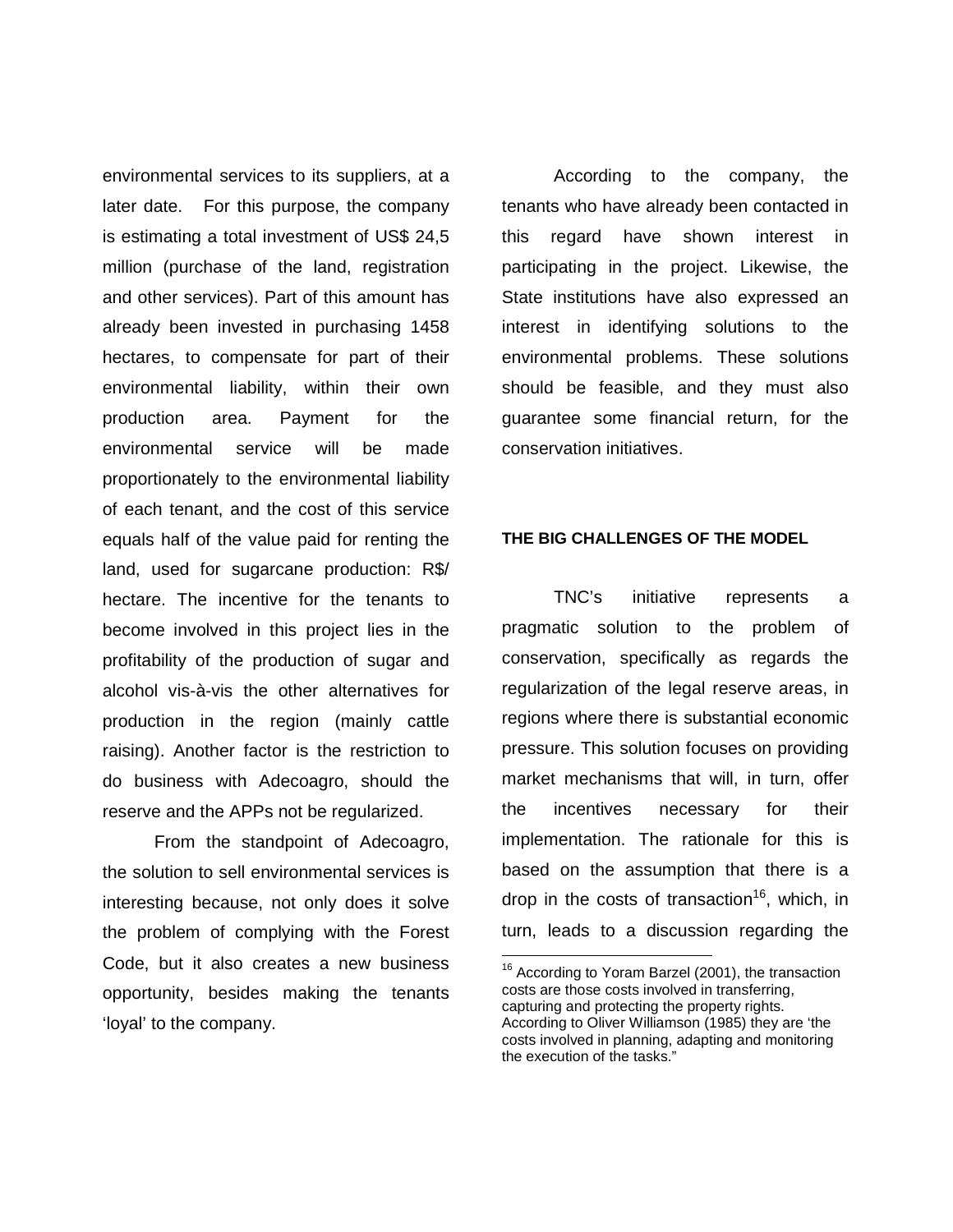factors critical for success. This analysis is based on three main pillars: i) the institutional aspects; ii) the technological aspects and credit; iii) Governance and iv) mechanisms for incentive and control.

#### **Institutional Aspects**

In the case being analyzed, there is an appropriate and pertinent piece of legislation – the Forest Code – to deal with the issues of restoring the Legal Reserve Areas, particularly as regards the opportunities to do so, by means of the compensation areas. It is not clear, however, how this compensation can actually take place. The legislation of different states contains specific items that need to be taken into consideration. Each state may interpret the legislation in a different way, and it may also understand differently, the way such compensation may be put into practice. This may hinder the spreading of the model, to other regions in the country.

Another point has to do with the need for the compensation to be made in areas of the same biome and micro basin. This demand, despite its logic in terms of environmental conservation, turns the assets specific to a particular location. This,

in turn, represents a difficulty for the compensation to occur between private properties, in areas with high anthropic pressures. In other words, some regions, as for example the Center Region of Brazil, may face difficulties to regularize the Legal Reserve Areas, only through compensation. The reason for this is the lack of large areas covered with native forests, which leads to the need of reforestation.

It is fact that the mere existence of a piece of legislation does not guarantee its compliance. In the cases being analyzed, more specifically in the Lucas example, the partnership with the Environment Secretariat, the Public Prosecutor's Office and the Municipal authorities guarantees the power of 'enforcing' the legislation and the other agreements. The question is whether this partnership is of a temporary nature, given the well-known vulnerability of the agreements with public institutions, subject to changes depending on their political orientation (lack of project continuity).

Another relevant issue to be discussed is the legal uncertainty, generated by an institutional context, in which the rules are not clear cut. The legislation that governs the model is based on Provisory Measures, Administrative Rules and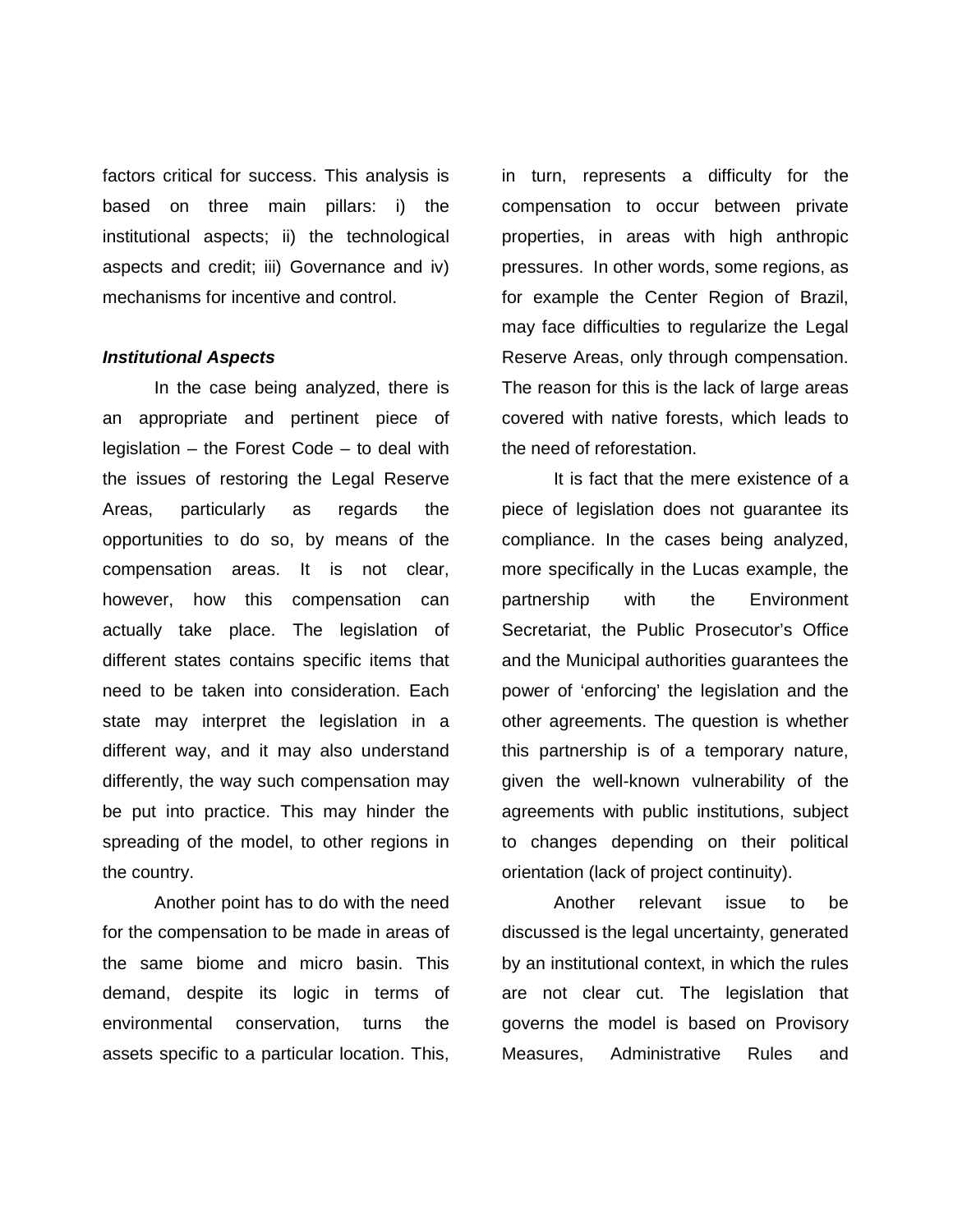Decrees, which, in other words, means the rules of the game are unclear.

Some uncertainties are part of the model, and some have already been indirectly mentioned. The doubts regarding the actual penalties and/or liabilities, as a result of environmental crimes, as well as the ambiguity regarding possible changes in the legislation bring on transaction costs for this model. When the producers sign the Conduct Adjustment Term' (Termo de Ajustamento de Conduta – TAC in Portuguese) at the Public Prosecutor's Office and register the Reserve Area, they become responsible for recovering the area, even if the legislation changes. For example, if the obligatory percentage of native vegetation is changed, the owners cannot alter the agreement they have signed. As some producers have stated, this legal uncertainty leads to questions and reluctance, on their part, to sign the TAC. These uncertainties and others – land titles, regular registration of the reserve areas in joint compensation areas, sale of environmental services – mean higher transaction costs for the project.

As part of the discussion regarding the institutional aspects, the analysis of the '**property rights'** is a crucial issue. The question is how to deal with the property rights, in the case of joint compensation areas. Stage 2 of the "Lucas do Rio Verde Legal" project is now being implemented. Besides the difficulty to identify adjacent areas, with accepted value in terms of conservation and within the same biome of the rural estates being analyzed, each portion of the land needs to be registered, according to the official Registry Number of the rural properties being compensated. This operation is technically and legally feasible, yet its implementation is far from being a trivial matter. The issue becomes even more complex, when it is analyzed in terms of family succession rights or even the sale of parts of the property.

When the analysis deals with the payment of environmental services, as a way to regularize and remunerate the Legal Reserve areas and as suggested by the model to be adopted by the State of Mato Grosso do Sul, further difficulties arise. According to this model, the compensation for the Reserve is done through the payment of environmental services, rendered by a third party, who keeps a portion of the land with native vegetation, proportionately to the deficit of the contracting properties. In this regard, there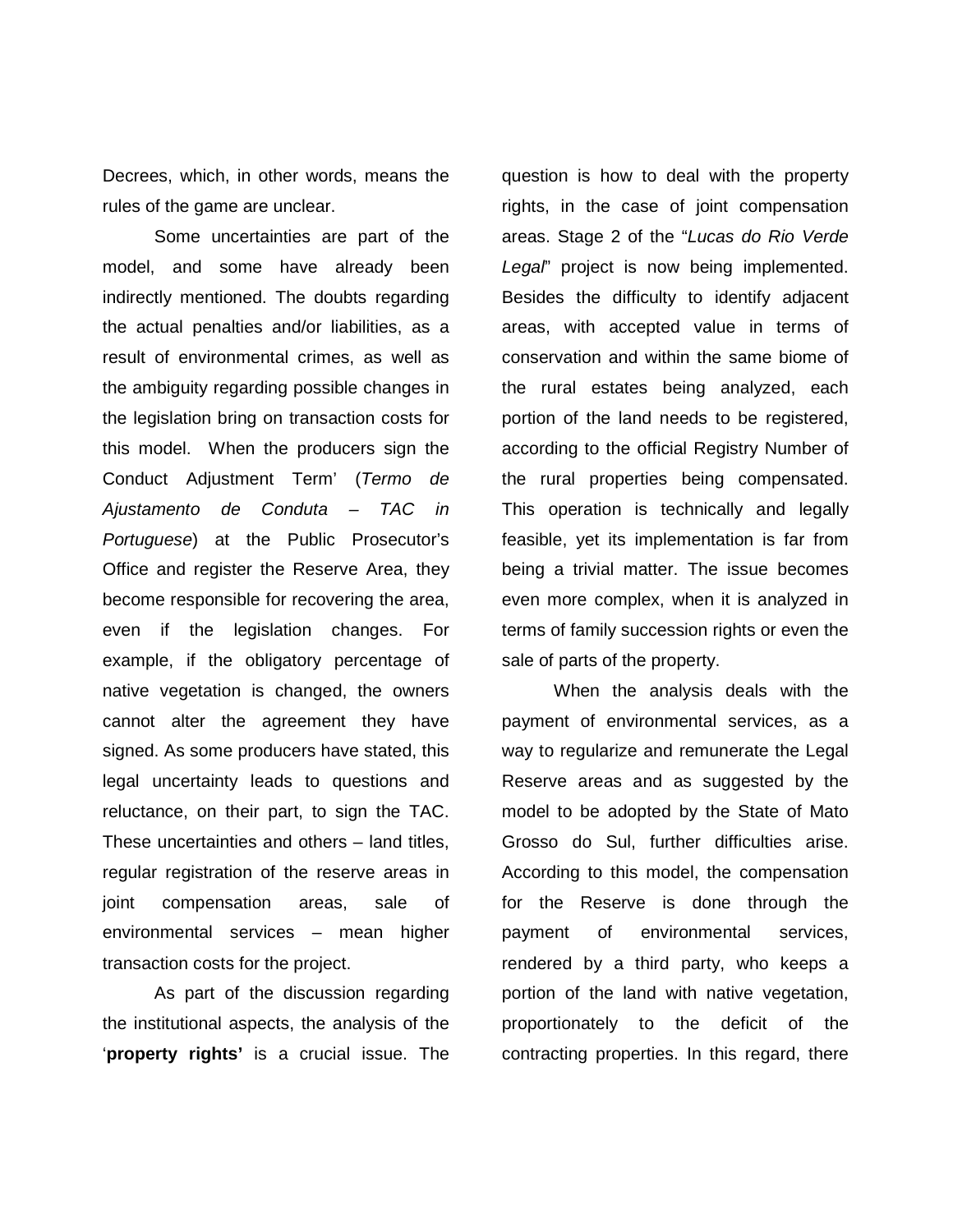is the problem of contracts. Which model of contract should be signed by the parties, to guarantee the transitory transfer of property rights, on the Legal Reserve area? What are the conservation guarantees, as regards the validity of the contract, should either one of the parties no longer be interested in it? How should this complex structure be executed, within the legal standards? To what extent is this strategy of selling environmental services to potential suppliers of the mill, not a loss of independence for the producers, in their decision making process?

The issue regarding property rights becomes even more critical, in regions where these rights are not clearly stated. An example of this would be the regions, in which there is a set of 'modalities' regarding land ownership. There are trespassers, squatters and even properties with more than one title to the land, which makes the issue of responsibility, for the deficit of the Legal Reserve, a complicated matter. In regions where the property rights are not legitimate, initiatives of the kind that is presented in this work are very difficult to implement.

#### **Technological aspects and credit**

The key for the success of this project is having the technology, to map the rural properties and to make the diagnosis of the deficits in vegetation cover, at a low cost in terms of financial resources and time. The costs presented for the mapping of the Lucas Municipality – cents of Real per hectare in some regions – and the speed with which this was done show that the technological barrier has been overcome. It is our understanding that, when more rural producers join the project, the cost will be increasingly lower, allowing for the identification of other environmental liabilities, in different regions around the country. This mapping will permit the identification of customized solutions for each region, based on the existence or not, of potential areas for compensation. This, in turn, will be a starting point to define the corresponding public policies.

Thus, it becomes clear that the technology for the geoprocessing of images is of utmost importance, for the efficiency of the model presented in this study. Investment in R&D, as well as the availability of technology that is becoming ever more precise and readily available, are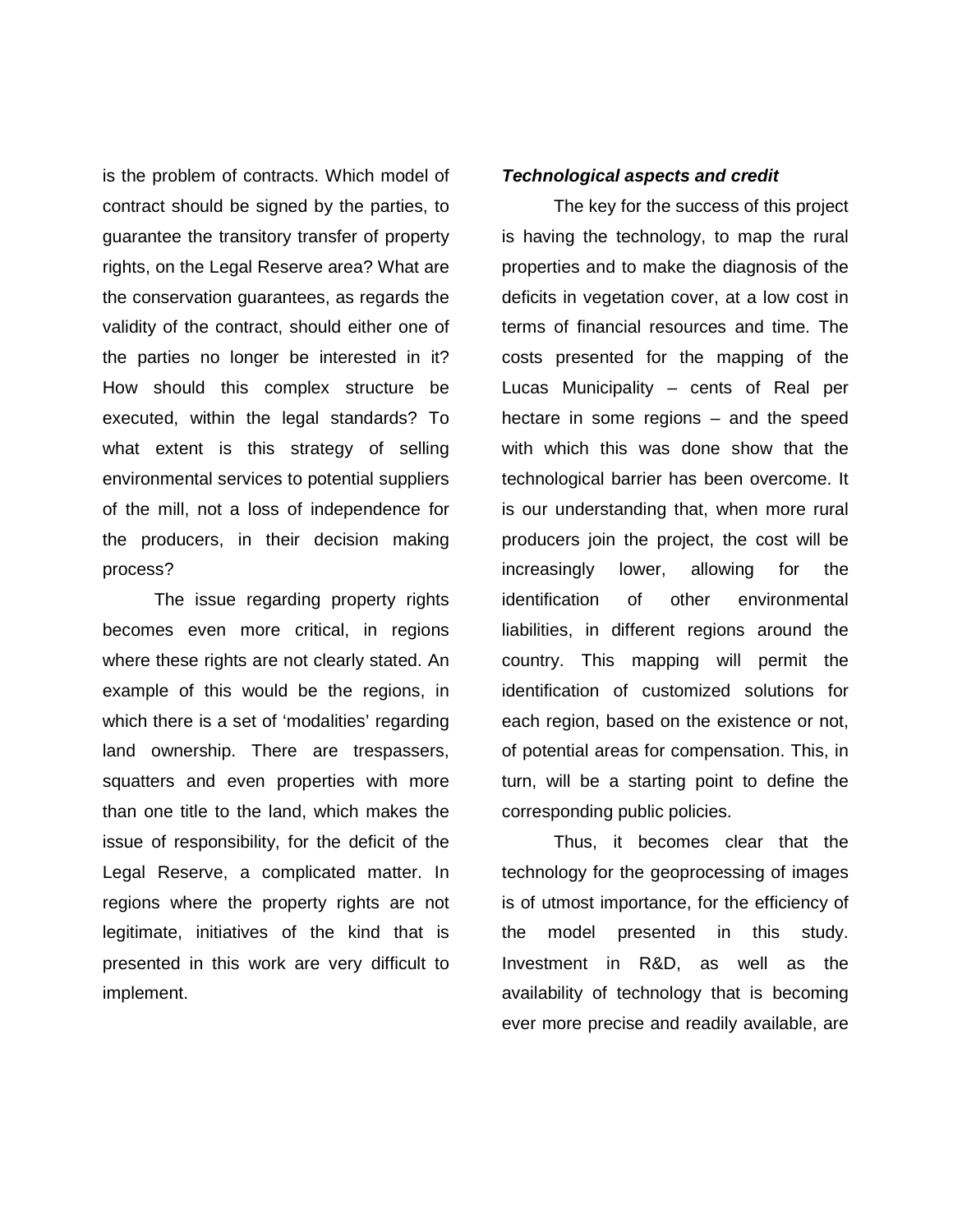critical factors, for the success of these proconservation initiatives.

The analysis of this case points to the need of having the support institutions, as the ones dealing with research and credit, become part of the model. The issue of how to purchase the compensation areas, or how to replace the forest areas, is basic for the feasibility of the model. The existence of credit lines, with compatible interest rates, is also key to reach the proposed objectives. The availability of credit refers, not only to the joint purchase of areas for the compensation of the Legal Reserve, but also to the recovery of areas, through reforestation and the construction of nurseries. On the other hand, this type of investment may turn out to be a new business opportunity for some entrepreneurs, thus feeding and building a future market for conservation.

# **Governance: horizontal and vertical coordination**

Building a network of partners is another key factor. Coordinating different economic agents with conflicting interests is a complex task, albeit of a fundamental nature. This coordination and alignment of interests demands that one of the parts takes on the role of coordinator. In the proposed model, this role belongs to TNC. TNC is an NGO with great international visibility, who has made specific investments to build this model (developing technology and contributing with human resources, as for example, by hiring scientists specialized in environmental issues). Other formats may come up, with different models and other coordination profiles. However, it is necessary to create coordination structures: horizontal ones (networks of companies – both public and private organizations) and vertical ones (producers and the industry). Vertical coordination means higher efficiency in transferring the incentives, generated from the final consumers.

The network organization results in externalities, which in this case, are positive. Each new producer involved means others will want to participate, thus reducing the natural reluctance to adhere to the proposal, and also guaranteeing a critical mass and the effectiveness of the project. It also creates a cooperation environment to allow joint investments – for the building of nurseries and or the acquisition of areas to compensate for the Legal Reserve. The activity of the network also promotes trust and a good reputation.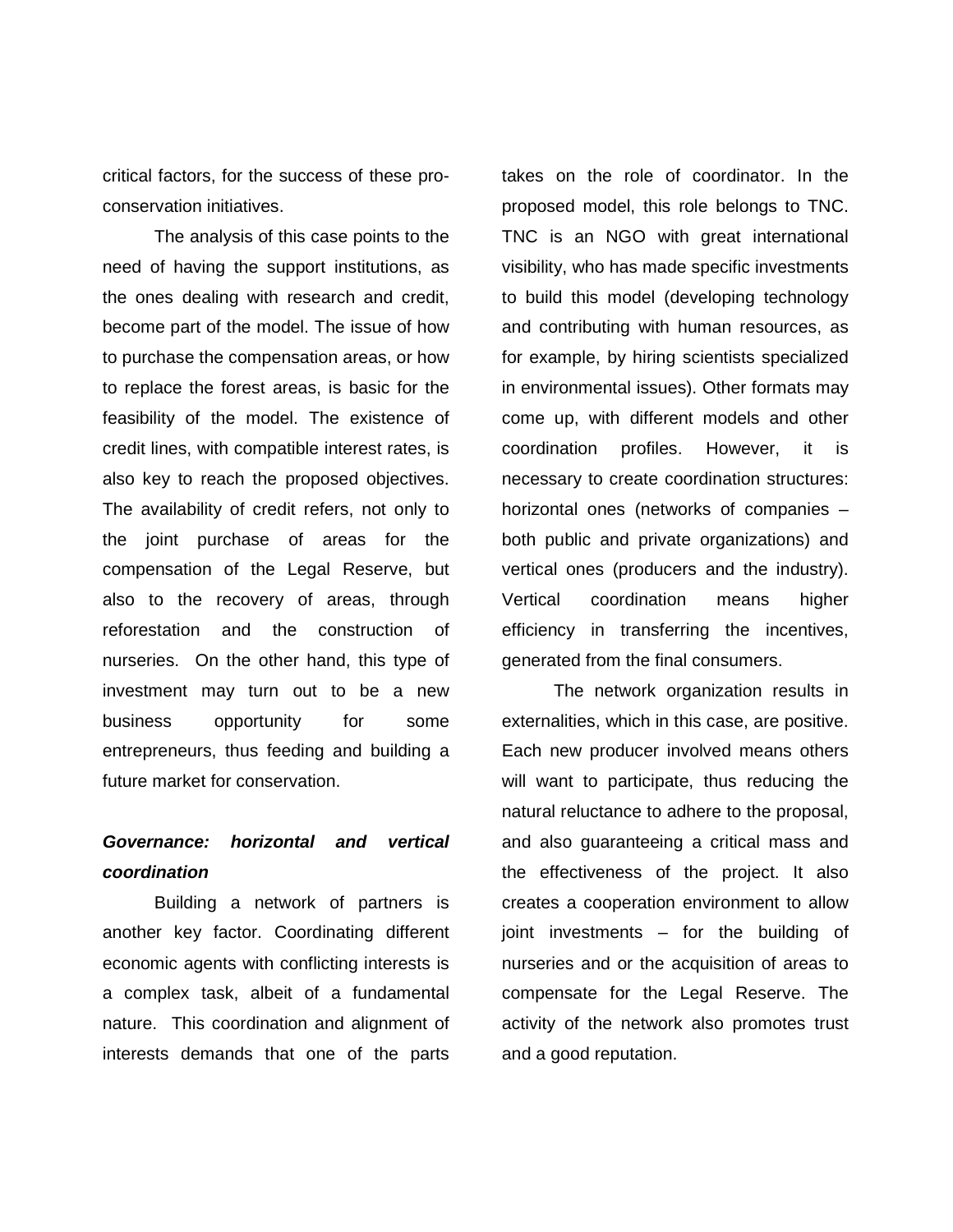#### **Incentives and Monitoring**

In order to conclude the analysis, it is important to discuss the incentives generated for the agents, and the way the results can be monitored. We start with the premise that each agent becomes involved in the initiative, based on the identification of potential gains (benefits), which may, in turn, become incentives in favor of cooperation. By constantly monitoring the results, it is possible to detect the commitment of the different parties, as well as to set mechanisms for adjustment and correction, as time progresses.

For the case being analyzed, the rural producers and the industry need to guarantee their access to the international markets. In other words, the product being sold must have credibility. The public institutions and the government entities are interested in protecting their reputation and in being recognized for their efforts, in favor of conservation. The pressure exerted by the international community is a strong stimulus, to seek solutions to the environmental issues. This is also related with the necessary acknowledgement of Brazil, as a country that is aware of its limitations, as regards environmental and social matters, but one that is also proactive, in solving its problems. The organizations in the third sector, as well as the support institutions, are included in this process, since its objectives are in line with their longterm organizational vision. This opens up an opportunity, for the creation of certification mechanisms that guarantee the origin and the quality of the products being offered. Certainly, the certification becomes an incentive for the agents to become involved in a project for environmental conservation, in areas under strong economic pressure.

It is also very important to have mechanisms for monitoring, be it through the use of the available technology (mapping the areas to follow up the status of the environmental liabilities), or by strengthening the established partnerships (spreading and encouraging the practices, with the corresponding follow-up of the properties). Furthermore, the penalties and fines, applied to those parties who do not meet the goals of the project, must be actually enforced.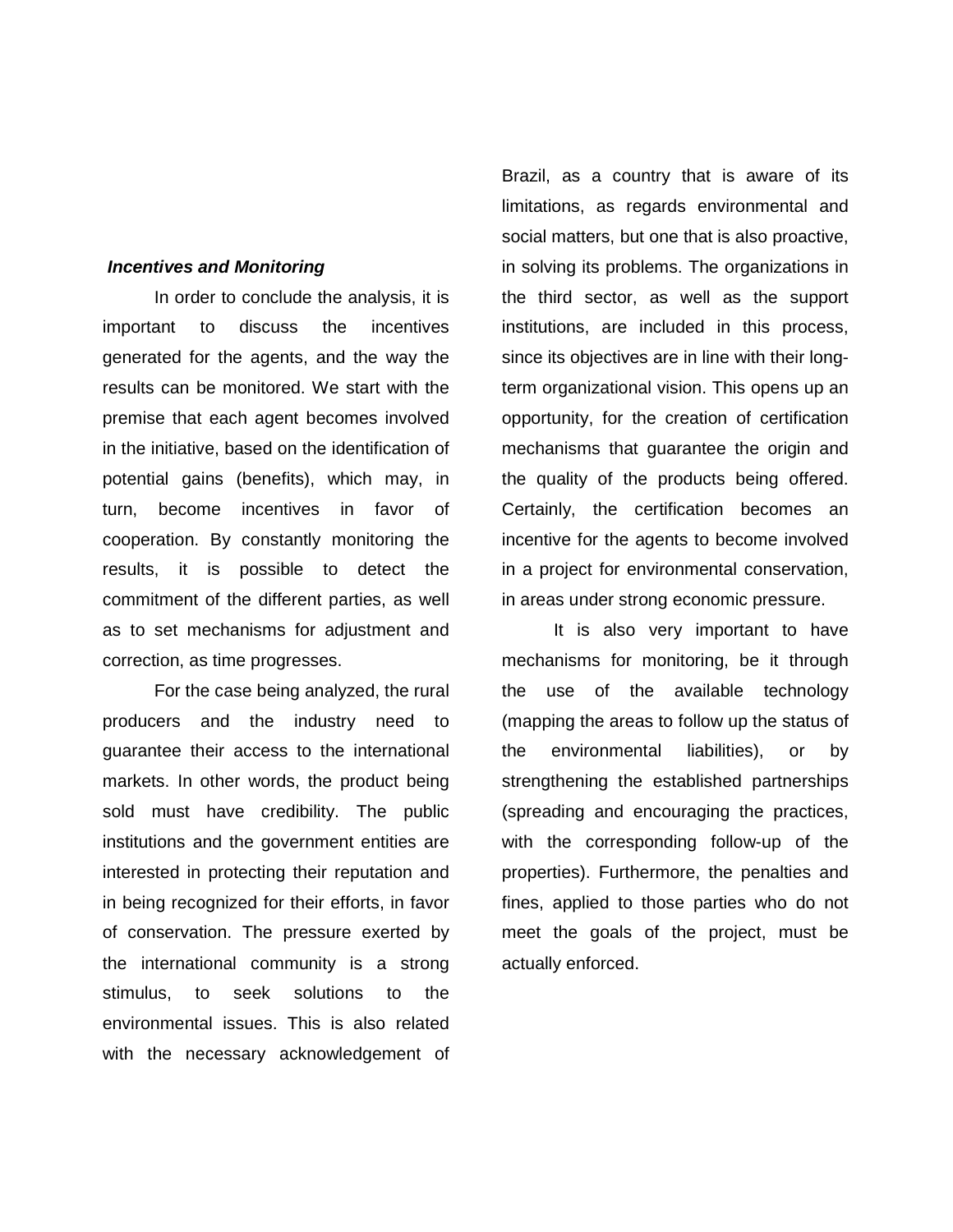#### **Transaction Costs**

According to  $TNC^{17}$ , "the pilot projects have the following results: fostering the creation of an institutional base for the implementation of the Legal Reserves; helping to reduce the transaction costs; adding scientific criteria, to allocate the best areas for conservation; helping to improve the performance of governments; adding value, by introducing environmental benefits and contributing towards the national debate about the Forest Code".

The key concept in this case is that of '**transaction cost'**. Its reduction or minimization is related with the key issues mentioned above: a strong institutional environment; clear property rights; coordinated institutional arrangements; reduction of an opportunistic behavior by the different parties and fewer uncertainties, among other factors. Strategies must be built, in order to reduce the transaction costs involved, thus opening new opportunities for the markets to work efficiently.

 $\overline{a}$ 

The model presented in this study demonstrates that there can be a 'win – win' relationship between the different agents: the government, the rural producers, the industry and society. The government is interested in reducing the costs of enforcing the Forest Code. In the case of the private sector, the key factor lies in reducing the cost of compliance with the environmental legislation. The conservation of the environment is the final link in this virtuous circle, in that, the existence of a market solution to the environmental problem reduces the transaction costs.

#### **ISSUES FOR DEBATING**

Considering the pioneering nature of the cases being analyzed, it is difficult to conclude this study without raising a set of issues for debate. Success in the case of the "Lucas do Rio Verde Legal" project results from a set of converging, favorable factors: the entrepreneurial profile of the region, rural producers with capital to invest and local, private and public organizations that are sensitive to the environmental issues.

 $17$  TNC Executive Summary – Promovendo a Conservação da Biodiversidade via a efetivação das Reservas Legais – Uma visão estratégica para a TNC, Robert Schneider.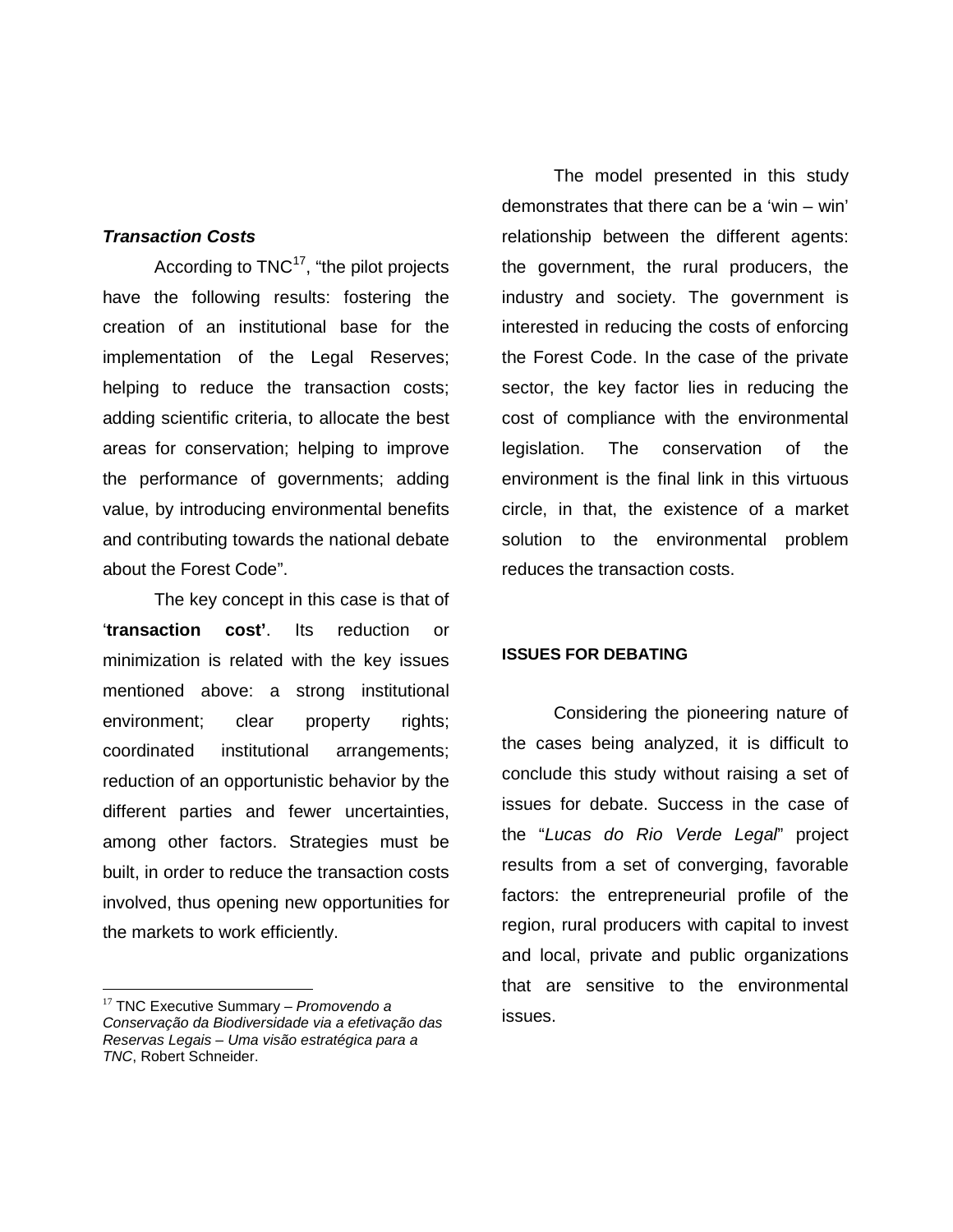#### However,

- To what extent can the Lucas model be replicated in other parts of the country? What would be the necessary adjustments?
- How can credit lines and funding be made available, to balance the costs of recovering the APPs, the Reserve Areas and the purchase of areas for compensation?
- What would be the incentives to make the payment for the environmental services feasible?
- How to take advantage of the interest on the part of international investors, in order to implement models of environmental conservation that are in line with the country's need for economic development? Are the 'markets for conservation land' an alternative?

The issues above are only part of the questions. The concrete and legitimate matter is the need to seek solutions that result in the conservation of the natural resources and in sustained, economic and social development. Sadia and Adecoagro, among other companies, are private organizations which, by actively participating

in these initiatives, demonstrate their important role in the construction of a chain of value towards environmental sustainability. The efforts being made to harmonize and develop models, in which the social and environmental dimensions are aligned with economic growth, demonstrate the actual possibility of thinking in terms of sustainable development.

The analysis of these initiatives coordinated by TNC has shown that environmental sustainability demands that market mechanisms be created and implemented, so that economic solutions can be found for conservation. However, the implementation of these mechanisms depends on the existence of complex cooperation networks, in which the industry, the rural producers, the Government and the NGOs are involved, albeit acting in synergy, to generate a 'win-win' situation.

# **NOTES FOR DIDACTIC AND THEORETICAL SUPPORT**

The present study was developed, based on the theoretical premise proposed by the New Institutional Economics (NIE). The solution to the environmental issues demands the identification of market mechanisms that create incentives, for the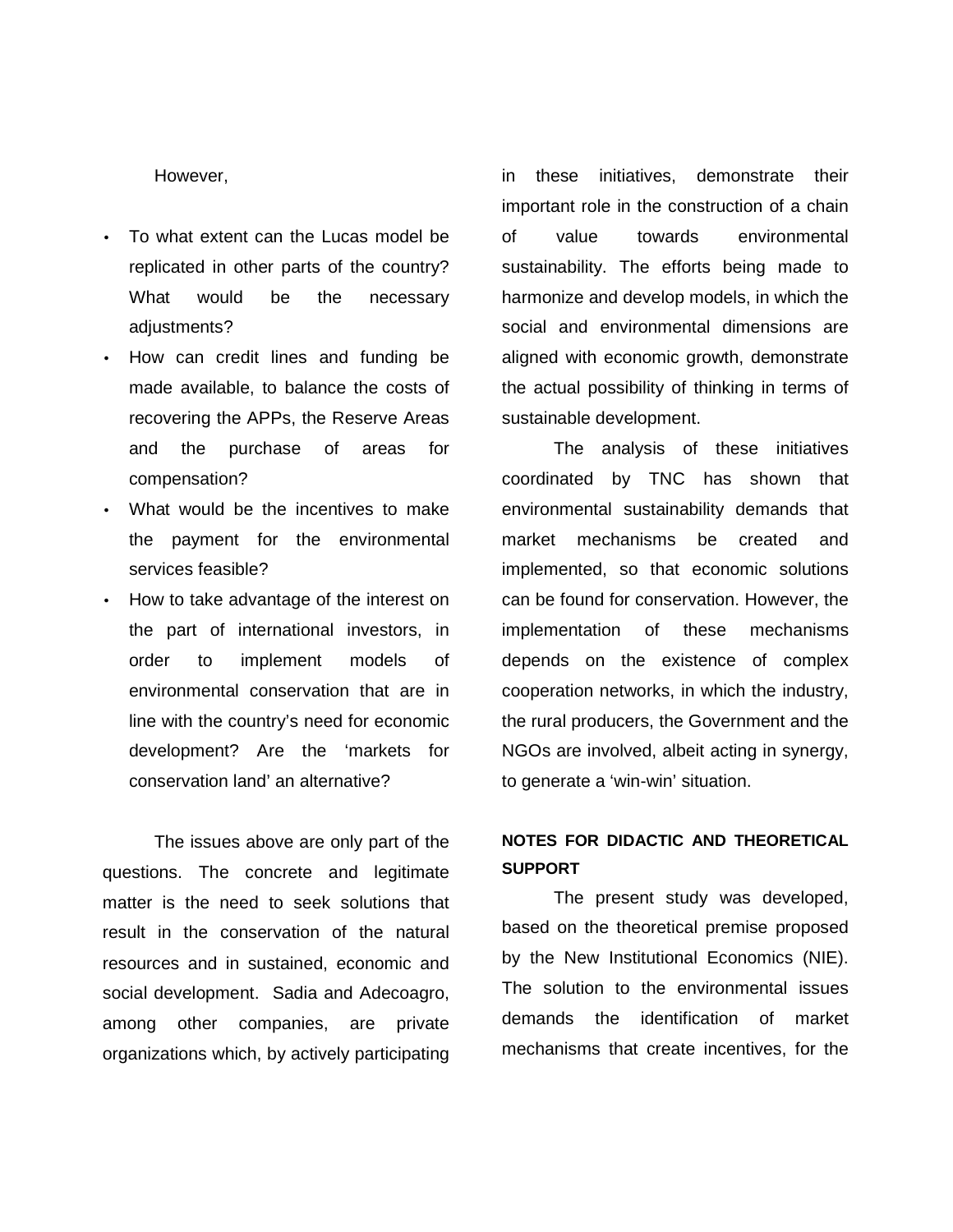economic agents to adopt practices, geared towards environmental conservation. The reduction of transaction costs lies at the core of this issue. The NIE allows us to analyze the model proposed by TNC and its partners, based on the study of a set of dimensions, among which the following may be included:

- Governance of the agricultural and industrial systems: horizontal and vertical integration;
- Attributes of the transaction: specificity of the assets, frequency and uncertainty;
- Appropriation of Property Rights;
- Analysis of the Institutional Context and the 'rules of the game'.
- Mechanisms for the Incentive and Monitoring of the economic agents.

It is our understanding that, based on this analysis, it will be possible to identify the potential and the limitations of the Lucas do Rio Verde/MT model, so that it may be replicated in other regions of the country.

#### **BIBLIOGRAPHY**

BARZEL, Y. **Measurement cost and the organization of markets**. The Journal of Law and Economics, v. XXV, 1982. p. 27- 48.

BENJAMIN,A.H.V. O princípio poluidorpagador e a reparação do dano ambiental. In Dano **ambiental**: Prevenção, reparação e repressão. Revista dos tribunais,1993,470, ISBN:85-203-1127-X, São Paulo Pág. 227

CHOMITZ, K.M.; THOMAS, T.S.; BRANDÃO, A.S.P. **The economic and environmental impacto f trade in Forest reserve obligations**: a simulation analysis of options for dealing with habitat heterogeneity. RER, Rio de Janeiro, v.43, n.04, p. 657-684, out/dez, 2005

WILLIAMSON, O. E., **The Economic Institutions of Capitalism**: Firms, Markets, Relational Contracts. New York: The Free Press, 1985.

ZYLBERSZTAJN, D., **Estruturas de governança e coordenação do agribusiness**: uma aplicação da Nova Economia das Instituições. Tese (Livre Docência) – FEA. São Paulo: USP, 1995.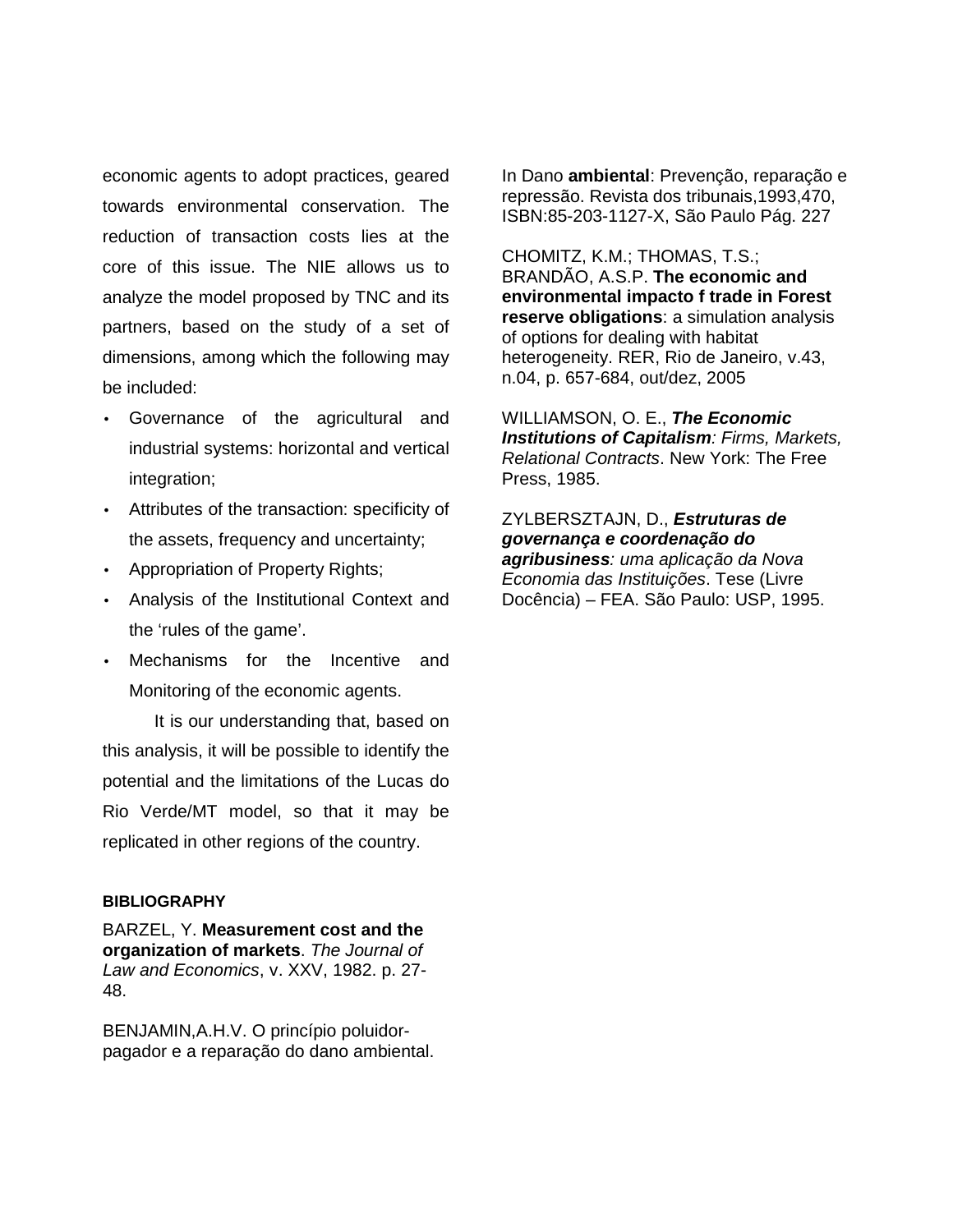| <b>Support &amp; Revenues</b>                  | Dues and contributions                                         | 378.297   | 424.685   |
|------------------------------------------------|----------------------------------------------------------------|-----------|-----------|
|                                                | Private contracts                                              | 25.639    | 19.747    |
|                                                | Government grants                                              | 109.637   | 101.232   |
|                                                | Investment income                                              | 350.826   | 218.978   |
|                                                | Other income                                                   | 35.603    | 35.093    |
|                                                | Land sales and gifts                                           | 377.439   | 285.934   |
|                                                | <b>Total Support &amp; Revenues</b>                            | 1.277.441 | 1.085.669 |
| &<br><b>Purchases</b><br><b>Expenses</b><br>of | <b>Conservation Activities and actions</b>                     | 338.293   | 298.474   |
| Conservation                                   | <b>Purchases</b><br>of<br>conservation<br>lands<br>and         | 566.472   | 243.994   |
|                                                | easements                                                      |           |           |
|                                                | Total Conservation Program Expenses &                          | 904.765   | 542.468   |
|                                                | of Conservation Land<br><b>Purchases</b><br>&                  |           |           |
|                                                | <b>Easements</b>                                               |           |           |
|                                                | General and administrative                                     | 101.707   | 86.311    |
|                                                | Fund raising                                                   | 48.165    | 46.664    |
|                                                | Membership                                                     | 16.903    | 16.276    |
|                                                | <b>Total Administrative &amp; Fund Raising</b>                 | 166.775   | 149.251   |
|                                                | <b>Total</b><br>8<br><b>Expenses</b><br><b>Purchases</b><br>οf | 1.071.540 | 691.719   |
|                                                | <b>Conservation Land &amp; Easements</b>                       |           |           |
|                                                | Net Result-Support & Revenue<br>over                           | 205.901   | 393.950   |
|                                                | Expenses & Purchases of Conservation                           |           |           |
|                                                | <b>Lands &amp; Easements</b>                                   |           |           |
| <b>Fund Raising Summary</b>                    | Fund Raising expenses as a percentage of                       | 4,5%      | 6,7%      |
|                                                | total expenses & purchases of conservation                     |           |           |
|                                                | land & easements                                               |           |           |
| Assets, Liability & Net Asset                  | <b>Conservation Land</b>                                       | 1.780.350 | 1.502.629 |
| <b>Summary</b>                                 | Conservation easements                                         | 1.161.434 | 1.079.115 |
|                                                | Investments held for conservation projects                     | 630.744   | 491.305   |
|                                                | <b>Endowment Investment</b>                                    | 1.161.229 | 922.044   |
|                                                | Planned giving investment                                      | 298.528   | 257.656   |
|                                                | Property & Equipment (net of depreciation)                     | 92.628    | 88.351    |
|                                                | <b>Current assets</b>                                          | 186.119   | 379.755   |
|                                                | Other assets                                                   | 104.480   | 107.639   |
|                                                | <b>Total Assets</b>                                            | 5.415.512 | 4.828.494 |
|                                                | <b>Current liabilities</b>                                     | 114.567   | 102.490   |
|                                                | Notes payable - long term                                      | 417.091   | 340.864   |
|                                                | Other liabilities                                              | 156.486   | 128.565   |
|                                                | Total net assets                                               | 4.727.368 | 4.256.575 |
|                                                | <b>Total liabilities &amp; Net Assets</b>                      | 5.415.512 | 4.828.494 |

**US\$)<sup>18</sup>**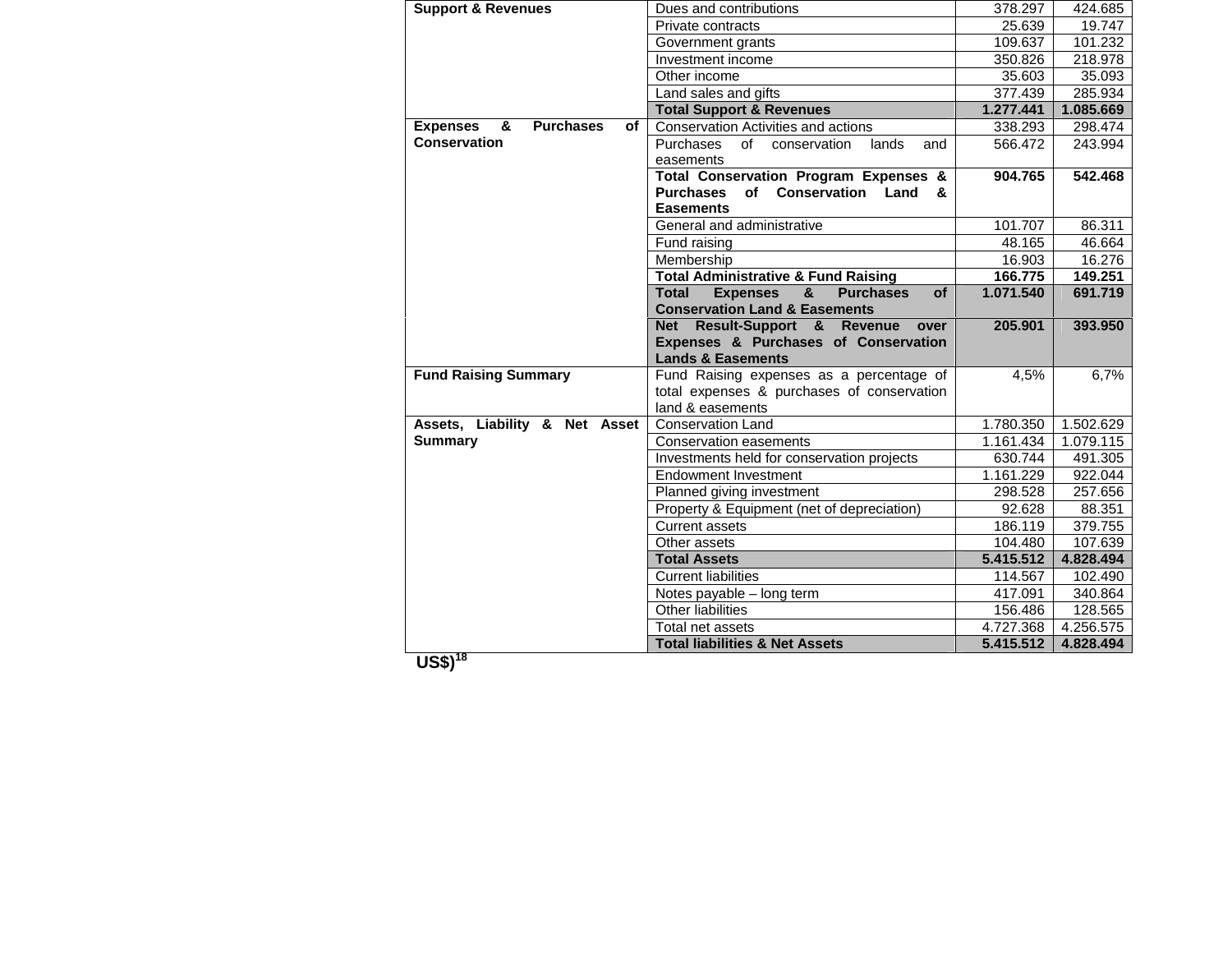| . .pp -<br><b>Pilot Project</b> | <b>Partners -</b>   | <b>Partners -</b> | <b>Partners -</b> | <b>Other</b>          | <b>Number of</b>  |
|---------------------------------|---------------------|-------------------|-------------------|-----------------------|-------------------|
|                                 | public              | corporations      | producers         |                       | <b>Properties</b> |
|                                 |                     |                   |                   | partners              |                   |
|                                 | <b>institutions</b> |                   |                   |                       |                   |
| do<br>Lucas                     | Secretariat of      | Sadia, Fiagril,   | Rural Union       | <b>ISA</b><br>Imazon, | 775               |
| <b>Rio Verde</b>                | the                 | Syngenta          | LRV,              | (Instituto            |                   |
|                                 | Environment         |                   | Association       | Sócio                 |                   |
|                                 | (SEMA),<br>МT       |                   | Soybean<br>of     | Ambiental),           |                   |
|                                 | Municipality of     |                   | Producers of      | Fundação Rio          |                   |
|                                 | Lucas do Rio        |                   | МT                | Verde                 |                   |
|                                 | Verde               |                   | (Aprosoja)        |                       |                   |
| São                             | Grosso<br>Mato      | Caterpillar       | Federação         | Instituto<br>de       | 2000              |
| Lourenço                        | (SEMA),             |                   | de                | terras de Mato        |                   |
|                                 | Secretariat of      |                   | Agricultura       | Grosso                |                   |
|                                 | Planning            |                   | de<br>МT          | (INTERMAT),           |                   |
|                                 |                     |                   | (Famato)          | <b>ESALQ</b>          |                   |
| Santarém                        | Public              | Cargill           | Santarém          | lmazon,               | 375               |
|                                 | Prosecutor's        | Agrícola<br>and   | Rural Union       | Emilio Goeldi         |                   |
|                                 | Office of Pará      | Fundação          | (SIRSAN)          | Museum/Pará           |                   |
|                                 | for<br><b>State</b> | Cargill           |                   |                       |                   |
|                                 | environmental       |                   |                   |                       |                   |
|                                 | issues              |                   |                   |                       |                   |
| Guarapuava                      | Instituto           |                   | Cooperativa       | Valls, Reserva        | 320               |
|                                 |                     |                   |                   |                       |                   |
|                                 | Ambiental<br>do     |                   | Agrária Mista     | do Brasil             |                   |
|                                 | Paraná (IAP)        |                   | entre Rios        |                       |                   |

## **Appendix 2 – Pilot Projects -– Strategy 1 TNC**

**Source**: The Nature Conservancy: A vision for Agriculture and conservation in Brazil – An invitation to agricultural investors

## **Appendix 3 – Chronology of the environmental legislation in Brazil**

| $1500 - 1822$<br>Colônia                                                                                                                                                     | 1822 - 1889<br>Império                                                           | 1889-1930<br>República Velha                                                                                                                     | 1930 - 1964<br>1º Código Florestal                                                                                                                                                                        | $1965 - 2000$<br>2º Código Florestal<br>e suas alterações                                                                                                                                                          | 2001 em diante<br>Fase 2 - 2º Código<br>Florestal                                                                                                                                          |
|------------------------------------------------------------------------------------------------------------------------------------------------------------------------------|----------------------------------------------------------------------------------|--------------------------------------------------------------------------------------------------------------------------------------------------|-----------------------------------------------------------------------------------------------------------------------------------------------------------------------------------------------------------|--------------------------------------------------------------------------------------------------------------------------------------------------------------------------------------------------------------------|--------------------------------------------------------------------------------------------------------------------------------------------------------------------------------------------|
| √Colonização;<br>√Exploração da madeira<br>(móveis e navios);<br>√Pau-Brasil;<br>√Captanias Hereditárias;<br>√Escravidão:<br>√ Açúcar, ouro, grande<br>propriedade agrícola. | √Colonização;<br>√Povoacão;<br>l√Abertura de estradas: IRJ):                     | √Domínio político das<br>elites agrárias (MG, SP,<br>√Café: influência político-<br>leconômica:<br>√Projetos de criação de<br>parques nacionais; | √Amazônia Legal;<br>√Ocupação e<br>ldesenvolvimento:<br>√Exploração da madeira;<br>√Transicão entre elite<br>rural e industrialização e<br>urbanização;<br>√ Constituição de 34:<br>proteção da natureza. | √Industrialização;<br>√Regime Militar;<br>√Abertura econômica:<br>√Ambientalismo<br>(Estocolmo 1972);<br>√Globalizacão.                                                                                            | √Abertura econômica;<br>√Densa legislação<br>ambiental:<br>√Produção e exportação<br>de alimentos:<br>√Amazônia em foco:<br>√Pressão das ONGs.                                             |
| Regimento do<br>Pau-Brasil (1605)                                                                                                                                            | Lei 601 (1850)<br><b>Terras Devolutas</b>                                        | "Mapa Florestal<br>do Brasil" (1911)                                                                                                             | Código Florestal (1934)                                                                                                                                                                                   | Código Florestal (1965)                                                                                                                                                                                            | Código Florestal (1965)<br>e suas mudanças                                                                                                                                                 |
| Carta Régia (1797)<br>· Proibição de cortar<br>o Pau-Brasil:<br>· Preocupação com a<br>derrubada das matas<br>e madeiras relevantes<br>para a Coroa.                         | · Penalidades para<br>quem desmatasse<br>áreas de terras<br>devolutas ou alheias | • Parque Estadual de São<br>Paulo (1896):<br>Decreto 8843 (1911)<br>2 Parques Nacionais no<br>Acre.                                              | · Código de caça e pesca<br>(1934):<br>· Parque Nacional de<br>Itatiaia (1937):<br>· Parque Nacional do<br> Iguacu (1939).                                                                                | · Instituto Brasileiro de<br>Desenvolvimento Florestal<br>• Areas de proteção<br>ambiental<br>• Reservas ecológicas<br>• Convenção de Zonas<br>• Úmidas (Ramsar)<br>Estatuto do Índio.<br>• Secretaria Especial do | · Sistema Nacional de<br>Unidades de Conservação<br>da Natureza (SNUC);<br>· Importância de Tratados<br>como a CDB:<br>· Processos sobre<br>Reserva Legal;<br>· Setor privado se articula. |

**Sources**: Boris Fausto; Rodrigo Medeiros; The Senate. Cited by Lima,R. Instituto Artes, 2008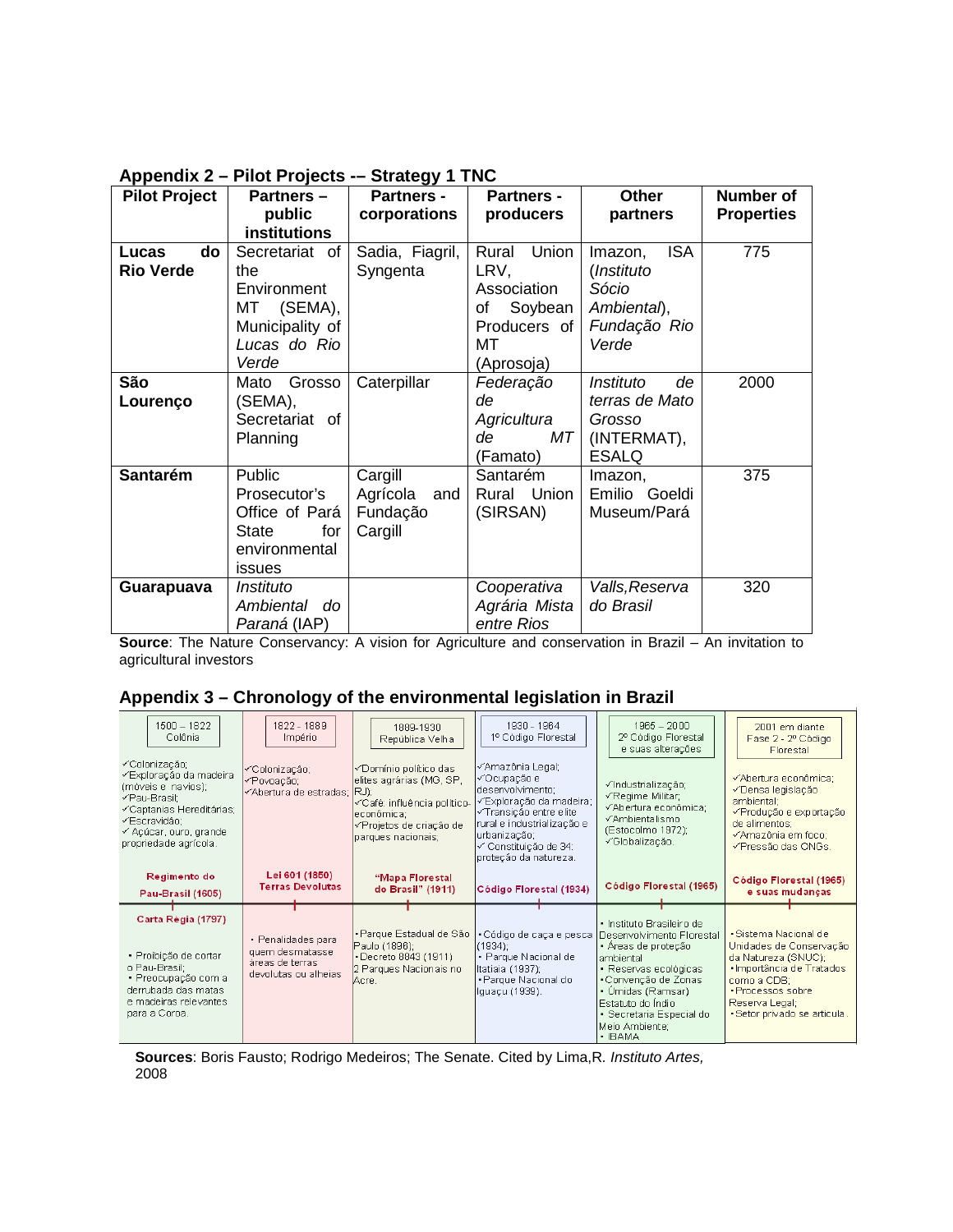|                              | Appendix 4 - Concepts related with the conservation or vegetation areas                                                                                                                                                                                                                                                                                                                                                                                                                                                                                                                                                                                                                                         |
|------------------------------|-----------------------------------------------------------------------------------------------------------------------------------------------------------------------------------------------------------------------------------------------------------------------------------------------------------------------------------------------------------------------------------------------------------------------------------------------------------------------------------------------------------------------------------------------------------------------------------------------------------------------------------------------------------------------------------------------------------------|
| Restoration/<br>Recomposição | Restoration through the planting of exotic species geared to restoring the<br>ecosystem, every three years, of a minimum of 1/10 of the total area<br>necessary to be complemented, with native species, in compliance with the<br>criteria set by the environmental entity. This may be done by temporarily<br>planting exotic species as pioneers, seeking to restore the original<br>ecosystem (criteria established by CONAMA).                                                                                                                                                                                                                                                                             |
| Compensation<br>Compensação  | An area of equal importance in its extension and environmental aspects,<br>provided it belongs to the same ecosystem and is located in the same<br>micro-basin;<br>The compensation must be approved by the state environmental authority<br>and it may be implemented by renting the area as forest easement or legal<br>reserve, or by purchasing quotas, as stated in article 44-B;<br>When compensation in the same hydrographic micro-basin is not possible,<br>the environmental agency shall apply the criterion of greater possible<br>proximity between the property and the area chosen for compensation,<br>provided they are located in the same hydrographic micro-basin and in the<br>same state; |
| Regeneration<br>Regeneração  | Proof of technical feasibility;<br>Authorization granted by the state environmental agency, including a<br>possible demand that the area be isolated.                                                                                                                                                                                                                                                                                                                                                                                                                                                                                                                                                           |
| Donation<br>Doação           | The owner may be released from the obligation to recover the Legal<br>Reserve, by donating, to the corresponding environmental agency, the<br>area located within the public domain conservation unit, pending the<br>regularization of the land; this area shall be of equal importance in its<br>extension and environmental aspects, besides being within the same<br>micro-basin.                                                                                                                                                                                                                                                                                                                           |
| Easement<br>Servidão         | In agreement with the corresponding environmental agency, the owner<br>voluntarily renounces, on a permanent or temporary basis, to the rights of<br>clearing or exploiting the native vegetation, located outside the legal<br>reserve and outside the area covered with vegetation under permanent<br>preservation;<br>Easement must be registered in the property documents of all the landed<br>property involved.<br>The regime of forest easement must be, at a minimum, the same one<br>established for the Legal Reserve.                                                                                                                                                                               |

## **Appendix 4 - Concepts related with the conservation of vegetation areas**

**Source**: Lima,R. Instituto Ares, 2008.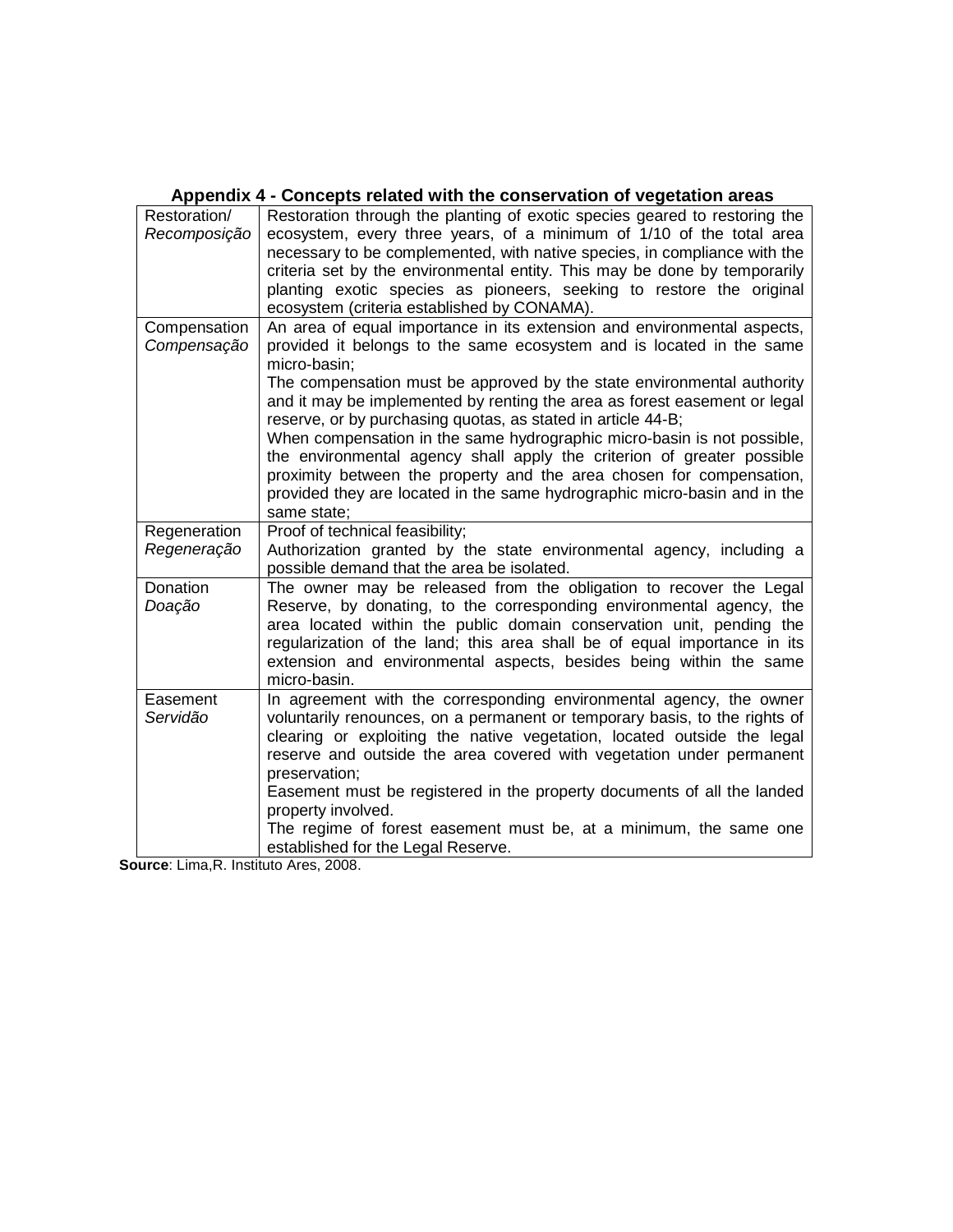

**Appendix 5 – Outline of the location of the Lucas do Rio Verde Municipality, with the Spot scenes in the municipality.** 

**Source**: TNC Report, Cartographic Update and Mapping of the Use of the Soil in the Municipality of Lucas de Rio Verde, 2006.